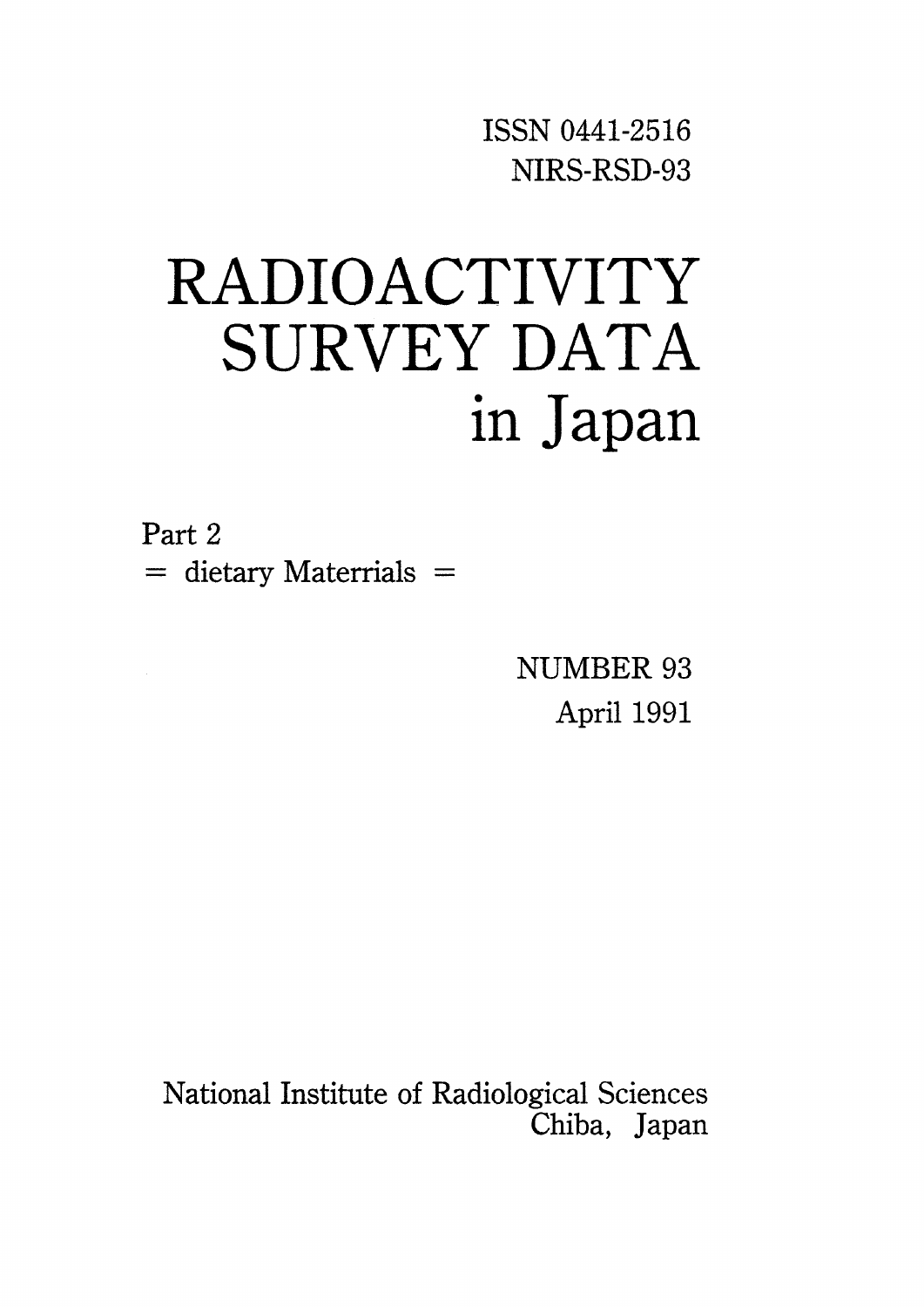## Radioactivity Survey Data

### in Japan

## Number 93

# April 1991 part  $2 =$  dietary Materrials =

#### Contents

|    | Page                                       |  |
|----|--------------------------------------------|--|
|    | Environmental and Dietary Materials        |  |
|    | (Japan Chemical Analysis Center)           |  |
| 1. |                                            |  |
| 2. |                                            |  |
| 3. |                                            |  |
| 4. |                                            |  |
| 5. |                                            |  |
| 6. |                                            |  |
|    | (1)                                        |  |
|    |                                            |  |
|    | (producing districts for domestic program) |  |
|    |                                            |  |
|    | (producing districts for WHO program)      |  |
|    |                                            |  |
|    | (consuming districts)                      |  |
|    |                                            |  |
|    | (powderd milk)                             |  |
|    |                                            |  |
|    | (producing districts)                      |  |
|    |                                            |  |
|    | (consuming districts)                      |  |
|    | (4)                                        |  |
|    | (5)                                        |  |
|    | (6)                                        |  |
|    | (7)                                        |  |
| 7. | Contents of Figure (Selected Locations)    |  |

Editted by National Institute of Radiological Sciences, under the supervision of Science and Technology Agency of Japanese Government.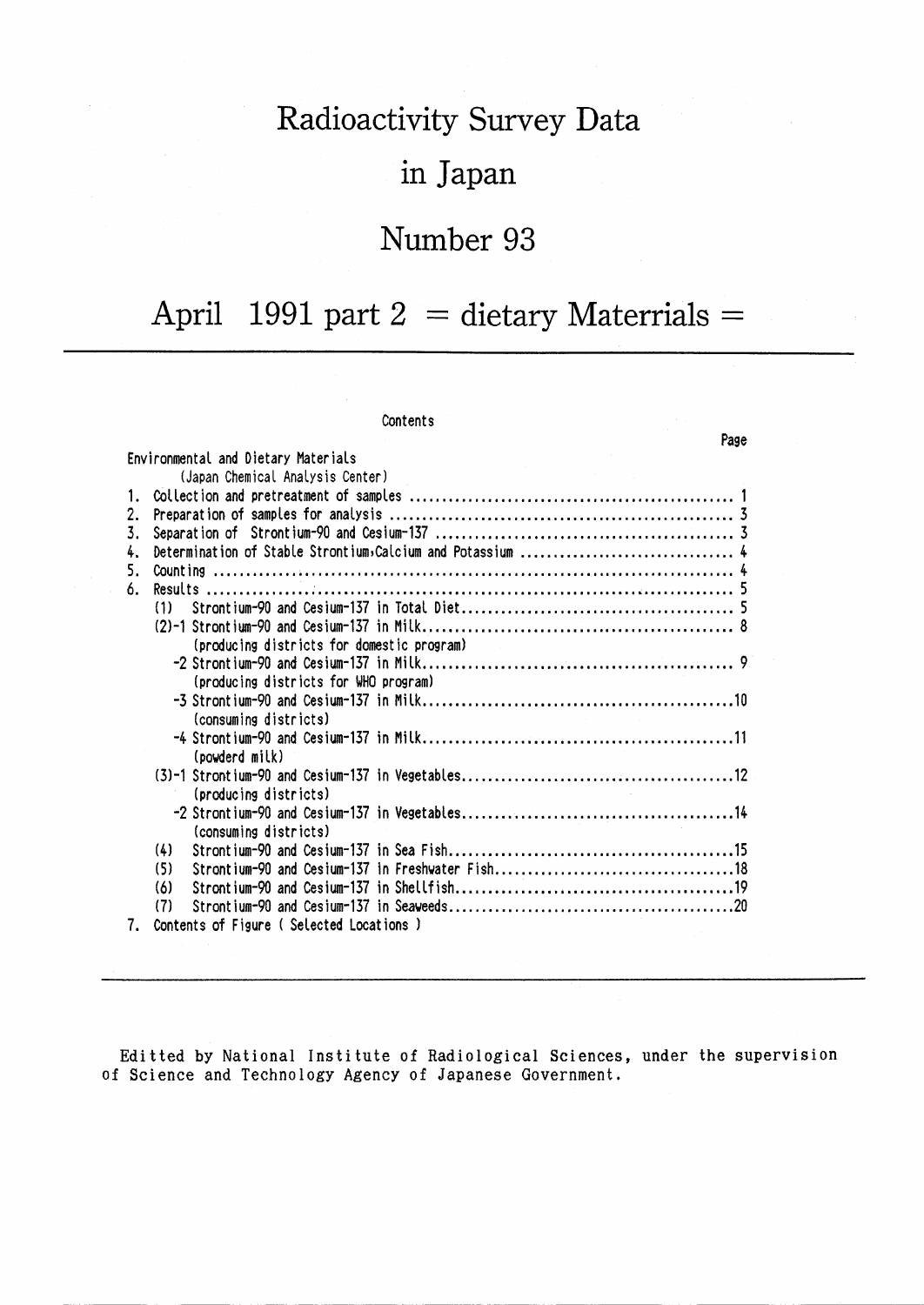Environmental and Dietary Materials\*

(Japan Chemical Analysis Center)

#### $1<sup>1</sup>$ Collection and pretreatment of samples

(1) Rain and dry fallout

Rain and dry fallout was collected monthly on a sampling tray, approximately 5000 cm<sup>2</sup> in area, which was filled with water to a depth of 1 cm at the beginning of every month.

Strontium and cesium carrier solutions were added after the sample was filtered. The tray was washed with 5  $\ell$  of distilled water and the washing was combined to the filtrate.

The sample was passed through a cation exchange column (500  $mQ$  of Dowex 50W X8, 50  $\sim$  100 mesh, Na form) at a rate flow of 80 ml/min.

#### (2) Airborne dust

Airborne dust was collected by an electrostatic precipitator or a filter air sampler for every three months at a rate of more than  $3000 \text{ m}^3$  per month. The sampling was done 1 to 1.5 meters above the ground.

#### (3) Service vater and freshwater

Service water,  $100 \, \ell$  each, was collected at the intake of the vater-treatment plant and at the tap after vater vas left running for five minutes. Strontium and cesium carriers were added to the filtered water sample. The subsequent process was the same as that described in the section (1). Freshwater was treated in the same way as the service water.

#### $(4)$  Soil

Soil was collected from the location in the spacious and flat area without past surface disturbance caused by duststorms, inflow and outflow due to precipitation, etc.. Any places located under trees in a forest, in a stony area or inside of river banks were avoided. Soil was taken from two layers of different depths, 0-5cm and 5-20cm. The soil lumps were crushed by hands and dried in a drying oven regulated 105  $\mathbb{C}$ . The soil was then passed through a 2 mm sieve to remove plant roots and pebbles.

(5) Sea vater Sea water was collected at the fixed stations where

the effect of terrestrial fresh vater from rivers was expected to be negligibly small. A special consideration was also given to weather conditions. The samoling was carried out when there was no rainfall for the last few days. To prevent contamination, water samples were collected at the bow of a sampling boat just before she stood still by scooping surface water using a polyethylene bucket. Immediately after the collection, the samples were acidified to a pH lower than 3 by adding concentrated hydrochloric acid in a ratio of  $1 \text{ m2}$  to  $1 \text{ l2}$  of sea water, and then stored in 20  $\ell$  polyethylene containers. The sampling equipments as well as containers were thoroughly rinsed with dilute hydrochloric acid and then with distilled vater before use. Two hundred milliliters of sea water was also collected at the same stations for the determination of chlorinity.

#### (6) Sea sediments

Sediment was collected in the same area as that for the sea water sample, taking the following criteria into account:

- a. The depth of water exceeds 1 m at low tide.
- b. No significant sedimental movement is observed in the vicinity of concern.
- c. Mud, silt and fine sand are preferable.

A conventional sediment sampling device was used for collecting the top few centimeters of surface sediment. Approximately 4kg of the sample in wet weight was spread on a stenless steel dish after removed of the pebbles, shells and other foreign materials, and dried in a drying oven regulated at  $105^\circ \text{C}$ .

#### (7) Total diet

A full one day ordinary diet including three meals, water, tea and other in-between snacks for five persons was collected as a sample of "total diet". The sample in a large stainless steel pan was carbonized carefully by direct application of gas flame, and was transfered to a porcelain dish and then ashed at 450 °C in an electric muffle furnace.

#### $(8)$  Rice

Polished rice was collected in producing districts at the harvest and in consuming areas when new crops were first put on sale. The sample was carbonized and ashed in a porcelain dish.

Samples were sent to the Center from 32 contracted prefectures.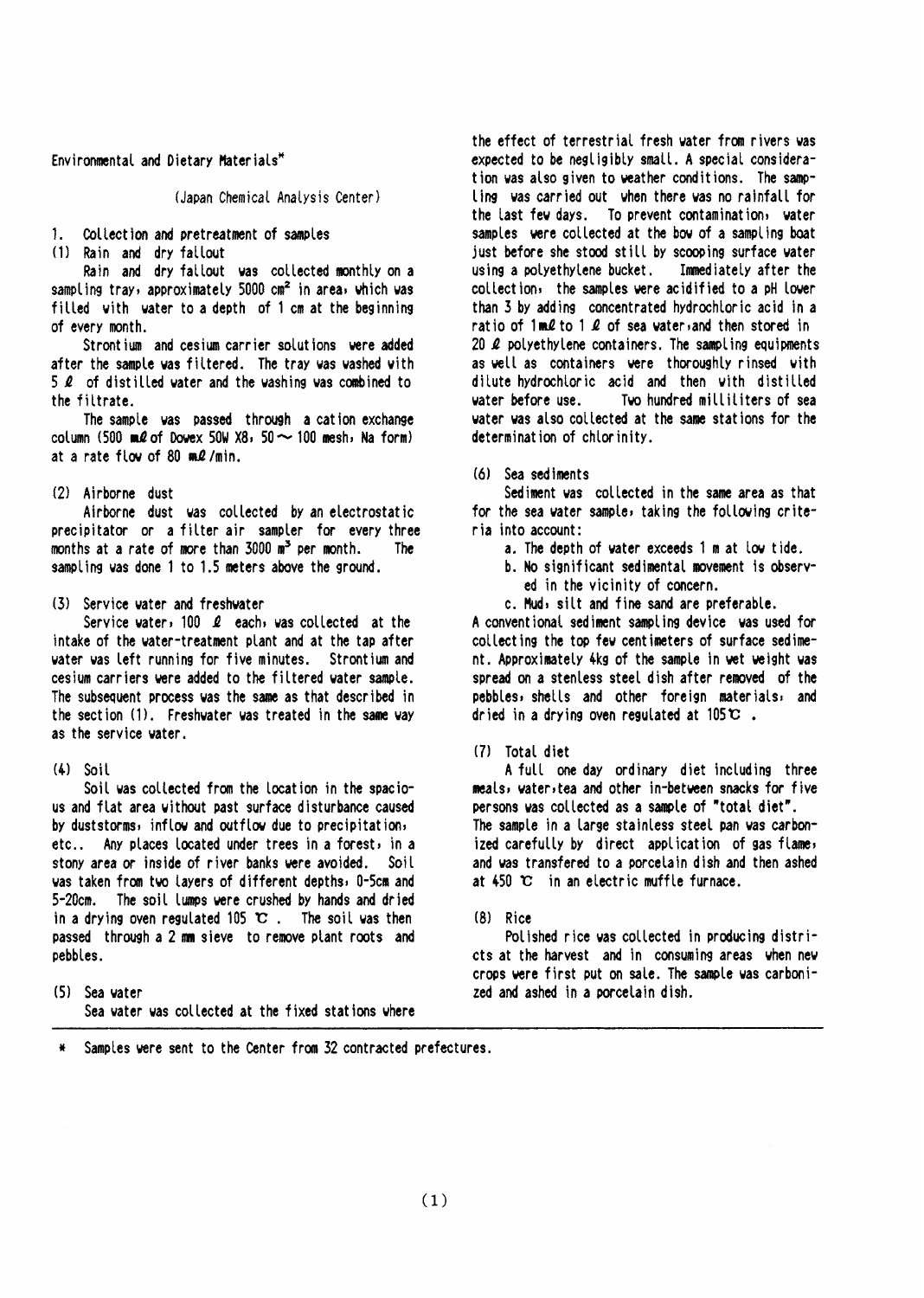#### $(9)$  Milk

Raw milk was collected in producing districts and commercial milk was purchased in consuming districts. Milk in a stainless steel pan or a porcelain dish was evaporated to dryness followed by carbonization and ashing.

### (10) Vegetables

Spinach and Japanese radish were selected as the representatives for leaf vegetables and for non-starch roots, respectively. After removing soil, the edible part of vegetable sample was dried and carbonized in a stainless steel pan or a porcelain dish.

#### $(11)$  Tea

Five hundred grams of manufactured green tea was collected, carbonized and ashed in a stainless steel pan or a porcelain dish.

### (12) Fish, shellfish and seaweeds

a. Sea fish and freshwater fish

Fish was rinsed with water and blotted with a filter paper. Only the edible part was used in case of larger sized fish, and the whole part was used in case of smaller ones. Each sample was veighed and placed in a stainless steel pan or a porcelain dish. After carbonized, the sample was ashed in an electric muffle furnace.

#### b. Shellfish

Approximately 4 kg of shellfish including the shells was collected or purchased. After removing the shells, it was treated in the same way as that for the sea fish.

c. Seaveeds

Edible seaweeds were collected and rinsed with water to remove sand and other adhering matters on the surface. These were removed of excess water, weighed dried and ashed.

Table 1 shows detailes of sample collection.

| Sample                           | Frequency of sampling                | Quantity of sample            |
|----------------------------------|--------------------------------------|-------------------------------|
| =Environmental materials=        |                                      |                               |
| (1) Rain and dry fallout         |                                      |                               |
| 1. For domestic program          | monthly                              |                               |
| 2. For WHO program               | monthly                              |                               |
| (2) Airborne dust                | quarterly                            | $>3000$ m <sup>3</sup> /month |
| (3) Service water and freshwater |                                      |                               |
| 1. Service water (source water)  | semiyearly                           | 100 $\ell$                    |
| 2. Service water (tap water)     | semiyearly                           | 100 $\ell$                    |
| 3. Freshwater                    | yearly (fishing season)              | 100 $\ell$                    |
| $(4)$ Soil                       |                                      |                               |
| 1. $0 \sim 5$ cm                 | yearly                               | 4 kg                          |
| 2. $5 - 20$ cm                   | yearly                               | 4 kg                          |
| (5) Sea water                    | yearly                               | 40Q                           |
| (6) Sea sediments                | yearly                               | 4 kg                          |
| =Dietary materials=              |                                      |                               |
| (7) Total diet                   | semiyearly                           | daily amount for 5 persons    |
| $(8)$ Rice                       |                                      |                               |
| 1. Producing districts           | yearly (harvesting season)           | 5 kg (polished rice)          |
| 2. Consuming districts           | yearly (harvesting season)           | 5 kg (polished rice)          |
| $(9)$ Milk                       |                                      |                               |
| 1. Producing districts for       | quarterly (February, May, August and | 3Q                            |
| WHO program                      | November)                            |                               |
| 2. Producing districts for       | semiyearly (February and August)     | 3 l                           |
| domestic program                 |                                      |                               |

Table 1 Details of sample collection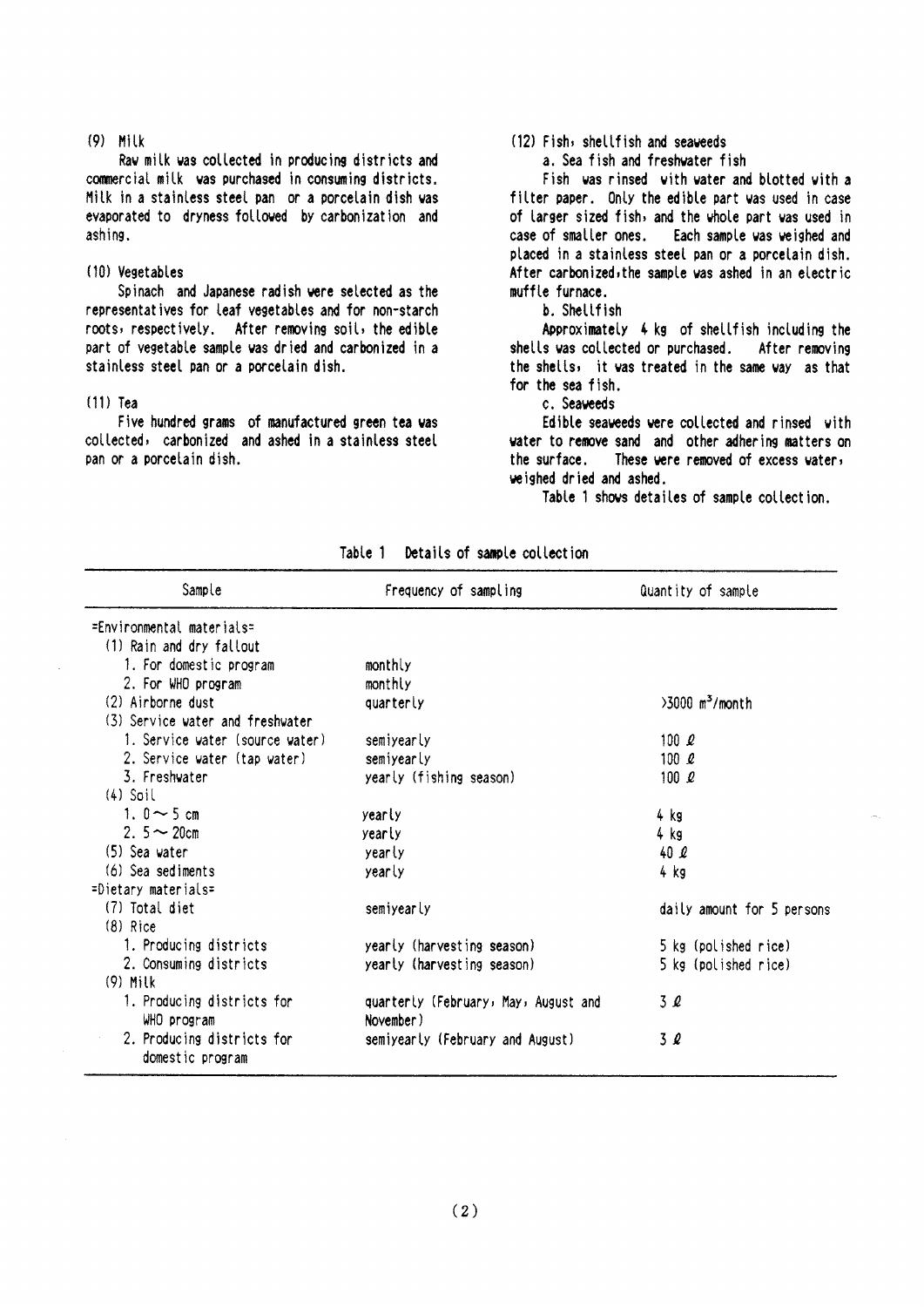| Sample                            | Frequency of sampling                | Quantity of sample      |
|-----------------------------------|--------------------------------------|-------------------------|
| 3. Consuming districts            | semiyearly (February and August)     | 3Q                      |
| 4. Powdered milk                  | semiyearly (April and October)       | $2 \sim 3$ kg           |
| (10) Vegetables                   |                                      |                         |
| 1. Producing districts            | yearly (harvesting season)           | 4 kg                    |
| 2. Consuming districts            | yearly (harvesting season)           | 4 kg                    |
| $(11)$ Tea                        | yearly (the first harvesting season) | 500g (manufactured tea) |
| (12) Fish, shellfish and seaweeds |                                      |                         |
| 1. Sea fish                       | yearly (fishing season)              | 4 kg                    |
| 2. Freshwater fish                | yearly (fishing season)              | 4 kg                    |
| 3. Shellfish                      | yearly (fishing season)              | 4 kg                    |
| 4. Seaveeds                       | yearly (fishing season)              | $2 \sim 3$ kg           |

- Preparation of samples for analysis 2.
- Rain, service water and freshwater  $(1)$

Strontium and cesium were eluted with hydrochloric acid from the cation exchange column. The residue of rain sample on the filter paper was ashed in an electric muffle furnace and the ash was dissolved in hydrochloric acid. The insoluble part was filtered and vashed. The filtrate and the vashings vere combined to the previous eluate and used for radiochemical analysis.

#### (2) Soil and Sea sediment

Dried soil was crushed to smaller ones than 0.25 mm in size by a crusher. The sieved sample was ashed in an electric muffle furnace regulated at  $450 \, \text{C}$ . The sample was then heated with hydrochloric acid, strontium and cesium carrier solutions and the mixture was heated. The insoluble constituent was filtered off and washed with water.

The dried sample was crushed to smaller ones than 0.25 mm by a crushing machine. The further preparation of the sample was the same as that described in the section  $2-(2)$ .

#### $(3)$  Rice

The ashed sample was pulverized with a porcelain mortar and passed through a 0.35 mm sieve. The sieved sample to which both strontium and cesium carriers were added, was digested with nitric acid by heating. After the sample was heated again with nitric acid to dryness, strontium and cesium were extracted with hydrochloric acid and water. The insoluble constituent was filtered and washed. The filtrate and washings were combined for subsequent radiochemical analysis.

(4) Airborne dust, diet, milk, vegetables, fish and shellfish, seaveeds, tea and others

These ashed samples were treated with the same procedure as that described in the section  $2-(4)$ .

Separation of strontium-90 and cesium-137 र

#### $(1)$  Strontium-90

Sample solutions, prepared as in the foregoing sections 2-(1) through 2-(4), were neutralized with sodium hydroxide. After sodium carbonate was added, the precipitate of strontium and calcium carbonates was separated. The supernatant solution was retained for cesium-137 determination. The carbonates vere dissolved in hydrochloric acid and strontium and ca-Icium vere precipitated as oxalates. The precipitate was dissolved in nitric acid and strontium was separated from calcium by successive fuming nitric acid separation. Iron scavenge was made after addition of ferric iron carrier followed by barium chromate separation after addition of barium carrier to remove radium, its daughters and lead. Strontium was recovered as carbonate, and the precipitate was dried and weighed to determine strontium recovery. The strontjum carbonate was dissolved in hydrochloric acid and iron carrier was added. The solution was allowed to stand for two weeks for strontium-90 and yttrium-90 to attain equilibrium. Yttrium-90 was coprecipitated with ferric hydroxide and the precipitate was filtered off, washed and counted.

#### $(2)$  Cesium-137

The supernatant separated from the strontium fraction was acidified with hydrochloric acid, While stirring, cesium was adsorbed on the ammonium molyb-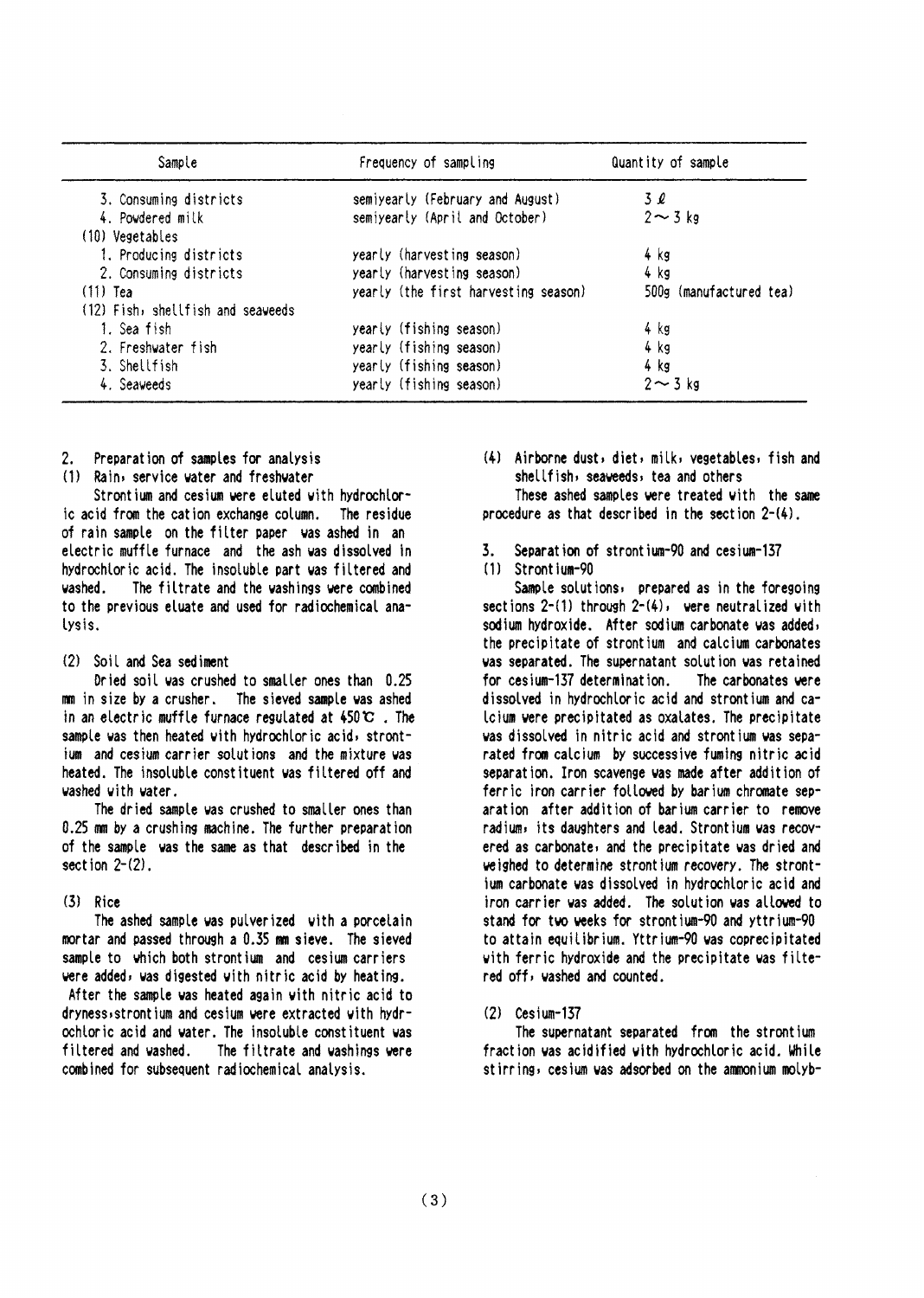#### dophosphate added.

After filtered off and washed with hydrochlotric acid the precipitate was dissolved in 2.5N sodium hydroxide solution. The solution was adjusted to pH 8.2 with hydrochloric acid and allowed to cool. Resultant molybdenum hydroxide which separated out in the solution, was filtered off and washed with water. FDTA uas added to the filtrate and washings. Cesium and rubidium were adsorbed on a cation exchange column and cesium was separated from rubidium by eluting with hydrochloric acid.

The eluate was evaporated to dryness and was dissolved. The solution was filtered. Chloroplatinic acid was added to precipitate cesium. The precipitate was filtered onto a tared paper using a demountable filter and washed with water and then ethanol. After drying, the chemical vield of cesium was determined by weighing the precipitate. Cesium-137 radioactivity was measured for this precipitate.

 $\mathbf{L}$ Determination of stable strontium, calcium and potassium

A weighed amount of soil or sea sediment was heated in a electric muffle furnace at  $450 \text{ C}$  and then

treated with hydrochloric acid for extraction. A weighed aliquot of ashed samples of total diet, yegetables, milk, fish, shellfish or seaveeds was digested with hydrofluoric acid and nitric acid. The extract was made up to an appropriate volume with dilute hydrochloric acid. The sample solution was analyzed for calcium by titration with standard potassium permanganate solution after separating catcium as oxalate. Atomic absorption spectroscopy was applied when appropriate. Stable strontium and potassium were determined by atomic absorption and flame emission spectrometry, respectively.

#### 5. Count ing

After the radiochemical separation the mounted precipitates were counted for activity using low background beta counters normally for 60 to 90 min. Net sample counting rates were corrected for counter efficiency, recovery, self-absorption and decay to obtain the content of strontium-90 and cesium-137 per sample aliquot. From the results, concentrations of these nuclides in the original samples were calculated.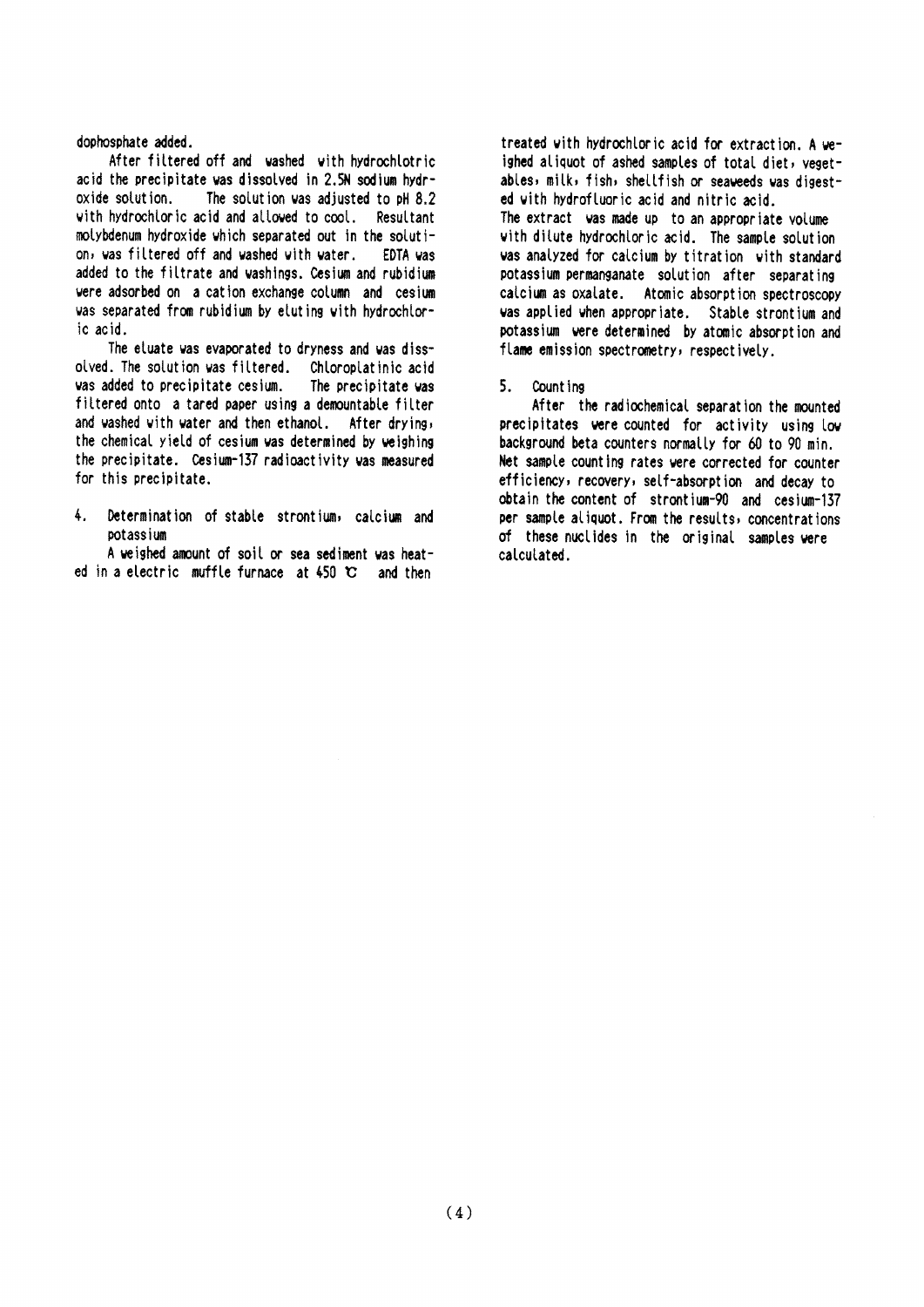#### 6. Results

#### (1) Strontium-90 and Cesium-137 in Total Diet (from Jun. 1989 to Jul. 1990)

-continued from NO. 91 of this publication-

|                          | Ash  | Ca                                | K    | $\frac{80}{s}$   |                  | 137Cs            |                    |
|--------------------------|------|-----------------------------------|------|------------------|------------------|------------------|--------------------|
| Location                 |      | $(g/p \cdot d)$ (mg/p·d) (mg/p·d) |      | $(Bq/p \cdot d)$ | (Bq/gCa)         | $(Bq/p \cdot d)$ | (Bq/gK)            |
| June. 1989               |      |                                   |      |                  |                  |                  |                    |
| Morioka, IWATE           | 15.6 | 403                               | 1980 | $0.05 \pm 0.010$ | $0.12 \pm 0.026$ | $0.06 \pm 0.009$ | $0.032 \pm 0.0046$ |
| Nishikawa-machi, NIIGATA | 20.1 | 536                               | 2640 | $0.11 \pm 0.018$ | $0.21 \pm 0.033$ | $0.07 \pm 0.010$ | $0.026 \pm 0.0040$ |
| Nagoya, AICHI            | 16.0 | 597                               | 2800 | $0.07 \pm 0.011$ | $0.12 \pm 0.018$ | $0.09 \pm 0.010$ | $0.033 \pm 0.0035$ |
| Wakayama, WAKAYAMA       | 11.5 | 483                               | 1540 | $0.03 \pm 0.010$ | $0.07 \pm 0.021$ | $0.05 \pm 0.007$ | $0.035 \pm 0.0048$ |
| Matsue, SHIMANE          | 18.5 | 631                               | 2970 | $0.07 \pm 0.012$ | $0.11 \pm 0.019$ | $0.06 \pm 0.009$ | $0.019 \pm 0.0031$ |
| July, 1989               |      |                                   |      |                  |                  |                  |                    |
| Ishinomaki, MIYAGI       | 14.9 | 476                               | 1880 | $0.04 \pm 0.009$ | $0.08 \pm 0.019$ | $0.04 \pm 0.007$ | $0.021 \pm 0.0039$ |
| Hiratsuka, KANAGAWA      | 16.9 | 659                               | 2870 | $0.06 \pm 0.011$ | $0.10 \pm 0.017$ | $0.07 \pm 0.010$ | $0.024 \pm 0.0034$ |
| August, 1989             |      |                                   |      |                  |                  |                  |                    |
| Hiroshima, HIROSHIMA     | 13.3 | 493                               | 1570 | $0.06 \pm 0.012$ | $0.12 \pm 0.024$ | $0.04 \pm 0.010$ | $0.024 \pm 0.0065$ |
| November, 1989           |      |                                   |      |                  |                  |                  |                    |
| Ishinomaki, MIYAGI       | 15.9 | 528                               | 2320 | $0.09 \pm 0.011$ | $0.17 \pm 0.021$ | $0.11 \pm 0.010$ | $0.047 \pm 0.0042$ |
| Yamagata, YAMAGATA       | 14.4 | 348                               | 1390 | $0.06 \pm 0.011$ | $0.17 \pm 0.030$ | $0.03 \pm 0.006$ | $0.024 \pm 0.0046$ |
| Nishikawa-machi, NIIGATA | 20.3 | 480                               | 2660 | $0.14 \pm 0.022$ | $0.30 \pm 0.045$ | $0.04 \pm 0.009$ | $0.015 \pm 0.0035$ |
| Toyama-ken, TOYAMA       | 13.1 | 447                               | 1970 | $0.06 \pm 0.010$ | $0.15 \pm 0.022$ | $0.12 \pm 0.010$ | $0.061 \pm 0.0049$ |
| Shizuoka, SHIZUOKA       | 19.4 | 837                               | 2550 | $0.08 \pm 0.012$ | $0.09 \pm 0.015$ | $0.09 \pm 0.011$ | $0.035 \pm 0.0042$ |
| Nagoya, AICHI            | 16.9 | 507                               | 2130 | $0.13 \pm 0.012$ | $0.25 \pm 0.025$ | $0.08 \pm 0.008$ | $0.038 \pm 0.0038$ |
| Tsu, MIE                 | 13.7 | 447                               | 1310 | $0.04 \pm 0.008$ | $0.10 \pm 0.017$ | $0.03 \pm 0.006$ | $0.022 \pm 0.0043$ |
| Fukube-mura, TOTTORI     | 16.1 | 463                               | 2430 | $0.13 \pm 0.012$ | $0.27 \pm 0.026$ | $0.10 \pm 0.009$ | $0.041 \pm 0.0036$ |
| Matsue, SHIMANE          | 22.5 | 1330                              | 2620 | $0.16 \pm 0.017$ | $0.12 \pm 0.013$ | $0.09 \pm 0.011$ | $0.034 \pm 0.0043$ |
| Okayama, OKAYAMA         | 18.1 | 595                               | 2570 | $0.06 \pm 0.012$ | $0.10 \pm 0.020$ | $0.12 \pm 0.013$ | $0.047 \pm 0.0049$ |
| Matsuyama, EHIME         | 14.1 | 606                               | 1890 | $0.07 \pm 0.009$ | $0.11 \pm 0.015$ | $0.05 \pm 0.007$ | $0.027 \pm 0.0036$ |
| Kochi, KOCHI             | 18.0 | 815                               | 2620 | $0.09 \pm 0.012$ | $0.11 \pm 0.014$ | $0.06 \pm 0.009$ | $0.023 \pm 0.0033$ |
| Dazaifu, FUKUOKA         | 16.7 | 505                               | 2070 | $0.06 \pm 0.011$ | $0.12 \pm 0.021$ | $0.07 \pm 0.009$ | $0.033 \pm 0.0044$ |
| Saga, SAGA               | 14.1 | 474                               | 2140 | $0.07 \pm 0.011$ | $0.16 \pm 0.024$ | $0.05 \pm 0.008$ | $0.024 \pm 0.0036$ |
| Nagasaki, NAGASAKI       | 14.1 | 516                               | 1750 | $0.03 \pm 0.009$ | $0.05 \pm 0.017$ | $0.08 \pm 0.008$ | $0.045 \pm 0.0048$ |
| Ookuchi, KAGOSHIMA       | 13.0 | 219                               | 1410 | $0.09 \pm 0.013$ | $0.41 \pm 0.060$ | $0.04 \pm 0.008$ | $0.028 \pm 0.0056$ |
| December, 1989           |      |                                   |      |                  |                  |                  |                    |
| Sapporo, HOKKAIDO        | 21.4 | 873                               | 3180 | $0.11 \pm 0.014$ | $0.13 \pm 0.016$ | $0.20 \pm 0.014$ | $0.064 \pm 0.0045$ |
| Aomori, AOMORI           | 21.9 | 736                               | 2480 | $0.09 \pm 0.014$ | $0.12 \pm 0.019$ | $0.11 \pm 0.012$ | $0.046 \pm 0.0050$ |

#### Table (1): Strontium-90 and Cesium-137 in Total Diet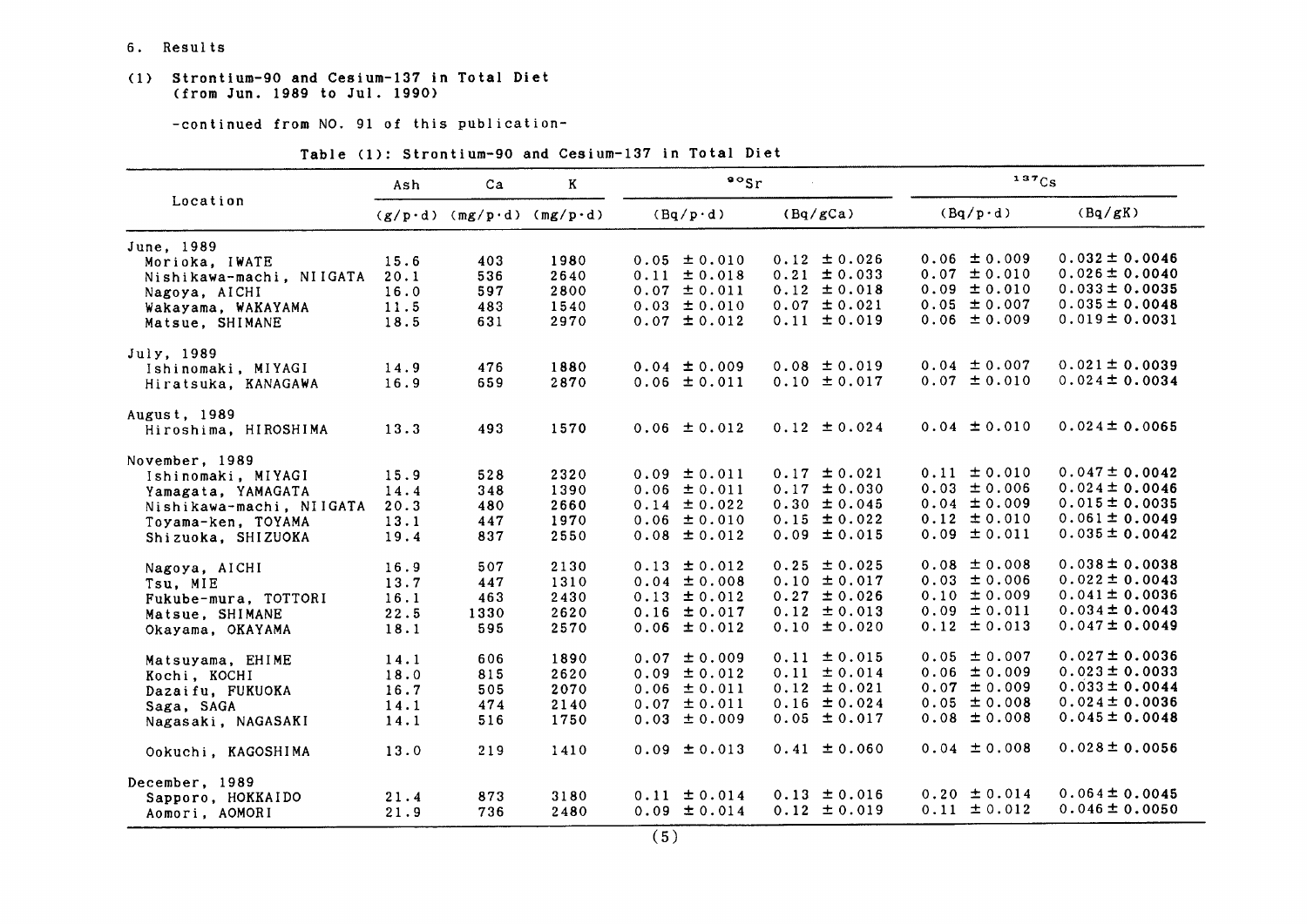|                          |      |                                   |      | (6)              |                  |                  |                    |
|--------------------------|------|-----------------------------------|------|------------------|------------------|------------------|--------------------|
|                          | Ash  | Ca                                | K    | $\cdot \cdot$    |                  | 137Cs            |                    |
| Location                 |      | $(g/p \cdot d)$ (mg/p·d) (mg/p·d) |      | $(Bq/p \cdot d)$ | (Bq/gCa)         | $(Bq/p \cdot d)$ | (Bq/gK)            |
| Akita, AKITA             | 15.9 | 642                               | 2110 | $0.09 \pm 0.013$ | $0.14 \pm 0.021$ | $0.13 \pm 0.012$ | $0.059 \pm 0.0057$ |
| Morioka, IWATE           | 18.6 | 604                               | 2170 | $0.11 \pm 0.014$ | $0.19 \pm 0.024$ | $0.05 \pm 0.008$ | $0.025 \pm 0.0039$ |
| Fukushima, FUKUSHIMA     | 20.9 | 1050                              | 2290 | $0.09 \pm 0.013$ | $0.09 \pm 0.012$ | $0.10 \pm 0.011$ | $0.045 \pm 0.0048$ |
| Mito, IBARAGI            | 15.4 | 553                               | 2040 | $0.07 \pm 0.009$ | $0.13 \pm 0.017$ | $0.07 \pm 0.008$ | $0.033 \pm 0.0040$ |
| Shinjuku, TOKYO          | 10.6 | 268                               | 1350 | $0.05 \pm 0.007$ | $0.19 \pm 0.027$ | $0.05 \pm 0.005$ | $0.034 \pm 0.0040$ |
| Hiratsuka, KANAGAWA      | 17.9 | 613                               | 2950 | $0.09 \pm 0.013$ | $0.15 \pm 0.021$ | $0.08 \pm 0.010$ | $0.027 \pm 0.0034$ |
| Tochigi-ken, TOCHIGI     | 14.8 | 400                               | 2310 | $0.09 \pm 0.012$ | $0.23 \pm 0.029$ | $0.06 \pm 0.008$ | $0.026 \pm 0.0034$ |
| Kanazawa, ISHIKAWA       | 18.2 | 626                               | 2780 | $0.11 \pm 0.012$ | $0.17 \pm 0.019$ | $0.31 \pm 0.015$ | $0.11 \pm 0.005$   |
| Koufu, YAMANASHI         | 14.8 | 577                               | 1910 | $0.05 \pm 0.012$ | $0.09 \pm 0.020$ | $0.07 \pm 0.010$ | $0.039 \pm 0.0052$ |
| Ootsu, SHIGA             | 17.0 | 414                               | 2070 | $0.06 \pm 0.011$ | $0.16 \pm 0.026$ | $0.13 \pm 0.011$ | $0.062 \pm 0.0053$ |
| Kyoto, KYOTO             | 18.9 | 831                               | 2540 | $0.07 \pm 0.012$ | $0.08 \pm 0.014$ | $0.17 \pm 0.013$ | $0.068 \pm 0.0053$ |
| Neyagawa, OSAKA          | 17.0 | 739                               | 2340 | $0.09 \pm 0.012$ | $0.13 \pm 0.017$ | $0.07 \pm 0.009$ | $0.031 \pm 0.0038$ |
| Kakogawa, HYOGO          | 14.3 | 696                               | 1940 | $0.07 \pm 0.010$ | $0.09 \pm 0.015$ | $0.06 \pm 0.007$ | $0.029 \pm 0.0038$ |
| Wakayama, WAKAYAMA       | 9.37 | 377                               | 1040 | $0.04 \pm 0.006$ | $0.12 \pm 0.017$ | $0.04 \pm 0.005$ | $0.038 \pm 0.0048$ |
| Yamaguchi, YAMAGUCHI     | 15.0 | 635                               | 2130 | $0.08 \pm 0.011$ | $0.13 \pm 0.017$ | $0.07 \pm 0.009$ | $0.033 \pm 0.0041$ |
| Takamatsu, KAGAWA        | 15.8 | 700                               | 2150 | $0.07 \pm 0.011$ | $0.11 \pm 0.015$ | $0.07 \pm 0.009$ | $0.033 \pm 0.0040$ |
| Kumamoto, KUMAMOTO       | 13.3 | 471                               | 2060 | $0.05 \pm 0.009$ | $0.10 \pm 0.018$ | $0.07 \pm 0.008$ | $0.035 \pm 0.0037$ |
| Miyazaki, MIYAZAKI       | 17.2 | 531                               | 2230 | $0.08 \pm 0.011$ | $0.15 \pm 0.021$ | $0.11 \pm 0.010$ | $0.050 \pm 0.0047$ |
| January, 1990            |      |                                   |      |                  |                  |                  |                    |
| Fukui, FUKUI             | 16.0 | 472                               | 1570 | $0.07 \pm 0.010$ | $0.14 \pm 0.021$ | $0.04 \pm 0.007$ | $0.025 \pm 0.0043$ |
| Nagano, NAGANO           | 17.2 | 775                               | 2500 | $0.11 \pm 0.013$ | $0.14 \pm 0.017$ | $0.08 \pm 0.009$ | $0.031 \pm 0.0036$ |
| Hiroshima-ken, HIROSHIMA | 15.9 | 480                               | 2040 | $0.06 \pm 0.010$ | $0.12 \pm 0.020$ | $0.06 \pm 0.008$ | $0.031 \pm 0.0039$ |
| Ooita, OOITA             | 16.4 | 598                               | 2350 | $0.05 \pm 0.010$ | $0.09 \pm 0.017$ | $0.06 \pm 0.008$ | $0.025 \pm 0.0035$ |
| Naha, OKINAWA            | 12.6 | 381                               | 1720 | $0.06 \pm 0.009$ | $0.15 \pm 0.023$ | $0.03 \pm 0.005$ | $0.016 \pm 0.0029$ |
| February, 1990           |      |                                   |      |                  |                  |                  |                    |
| Tokushima, TOKUSHIMA     | 20.3 | 696                               | 2660 | $0.10 \pm 0.015$ | $0.15 \pm 0.021$ | $0.10 \pm 0.011$ | $0.036 \pm 0.0042$ |
| March, 1990              |      |                                   |      |                  |                  |                  |                    |
| Nara, NARA               | 13.5 | 565                               | 1820 | $0.05 \pm 0.009$ | $0.10 \pm 0.016$ | $0.08 \pm 0.008$ | $0.045 \pm 0.0046$ |
| June, 1990               |      |                                   |      |                  |                  |                  |                    |
| Sapporo, HOKKAIDO        | 17.5 | 514                               | 2710 | $0.12 \pm 0.013$ | $0.24 \pm 0.025$ | $0.12 \pm 0.011$ | $0.043 \pm 0.0040$ |
| Iwanai-machi, HOKKAIDO   | 14.7 | 429                               | 1950 | $0.09 \pm 0.010$ | $0.20 \pm 0.023$ | $0.07 \pm 0.008$ | $0.037 \pm 0.0041$ |
| Morioka, IWATE           | 15.3 | 484                               | 1960 | $0.09 \pm 0.011$ | $0.19 \pm 0.024$ | $0.10 \pm 0.010$ | $0.050 \pm 0.0049$ |
| Iwaizumi-machi, IWATE    | 17.3 | 919                               | 2430 | $0.14 \pm 0.014$ | $0.15 \pm 0.015$ | $0.13 \pm 0.011$ | $0.055 \pm 0.0046$ |
| Yamagata, YAMAGATA       | 14.1 | 406                               | 1300 | $0.05 \pm 0.009$ | $0.12 \pm 0.022$ | $0.10 \pm 0.009$ | $0.076 \pm 0.0069$ |
| Yamagata-ken, YAMAGATA   | 14.0 | 554                               | 1730 | $0.07 \pm 0.010$ | $0.13 \pm 0.017$ | $0.09 \pm 0.009$ | $0.054 \pm 0.0050$ |
| Toyama, TOYAMA           | 13.1 | 503                               | 1810 | $0.04 \pm 0.008$ | $0.09 \pm 0.016$ | $0.09 \pm 0.008$ | $0.049 \pm 0.0043$ |
| Toyama-ken, TOYAMA       | 17.5 | 827                               | 1870 | $0.08 \pm 0.011$ | $0.09 \pm 0.014$ | $0.08 \pm 0.009$ | $0.043 \pm 0.0050$ |
| Kanazawa, ISHIKAWA       | 15.6 | 555                               | 1500 | $0.04 \pm 0.009$ | $0.07 \pm 0.017$ | $0.06 \pm 0.008$ | $0.037 \pm 0.0050$ |

 $\sim$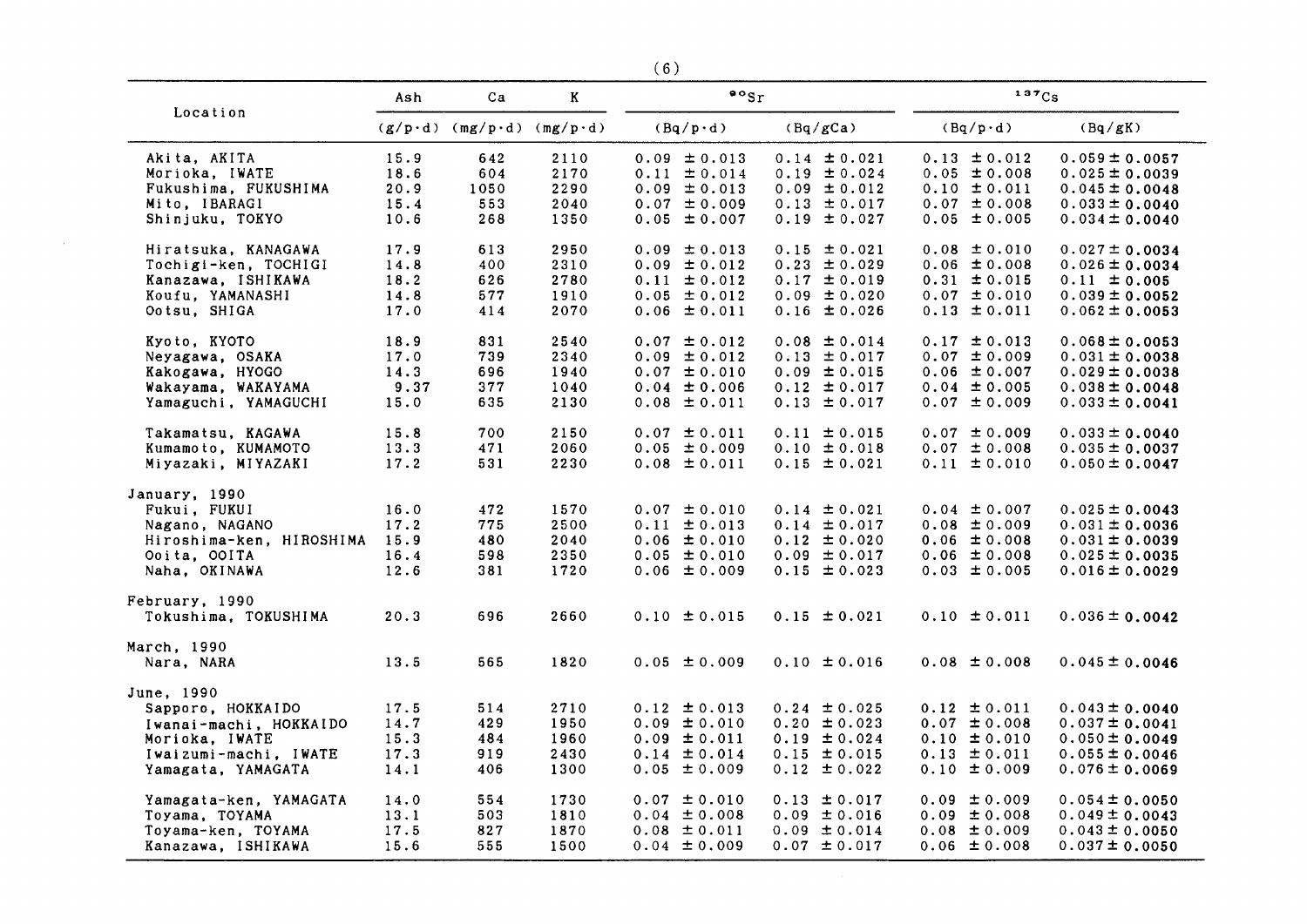|                            | Ash             | Ca               | K                | $\frac{90}{5}$ r |                  | $137C_S$         |                    |  |
|----------------------------|-----------------|------------------|------------------|------------------|------------------|------------------|--------------------|--|
| Location                   | $(g/p \cdot d)$ | $(mg/p \cdot d)$ | $(mg/p \cdot d)$ | $(Bq/p \cdot d)$ | (Bq/gCa)         | $(Bq/p \cdot d)$ | (Bq/gK)            |  |
| Yoshinodani-mura, ISHIKAWA |                 |                  |                  |                  |                  |                  |                    |  |
|                            | 13.7            | 388              | 1600             | $0.06 \pm 0.009$ | $0.16 \pm 0.024$ | $0.05 \pm 0.007$ | $0.032 \pm 0.0042$ |  |
| Fukui, FUKUI               | 13.6            | 526              | 1710             | $0.05 \pm 0.009$ | $0.09 \pm 0.017$ | $0.04 \pm 0.006$ | $0.024 \pm 0.0036$ |  |
| Shizuoka, SHIZUOKA         | 14.3            | 498              | 2160             | $0.06 \pm 0.010$ | $0.13 \pm 0.020$ | $0.07 \pm 0.008$ | $0.034 \pm 0.0037$ |  |
| Kyoto, KYOTO               | 16.9            | 754              | 2350             | $0.07 \pm 0.011$ | $0.09 \pm 0.015$ | $0.03 \pm 0.007$ | $0.015 \pm 0.0030$ |  |
| Maizuru, KYOTO             | 13.7            | 471              | 1760             | $0.05 \pm 0.009$ | $0.11 \pm 0.019$ | $0.03 \pm 0.005$ | $0.015 \pm 0.0031$ |  |
| Neyagawa, OSAKA            | 13.7            | 599              | 1990             | $0.08 \pm 0.010$ | $0.14 \pm 0.017$ | $0.06 \pm 0.007$ | $0.030 \pm 0.0036$ |  |
| Kakogawa, HYOGO            | 13.7            | 655              | 1890             | $0.06 \pm 0.009$ | $0.09 \pm 0.014$ | $0.03 \pm 0.006$ | $0.018 \pm 0.0032$ |  |
| Hamasaka-machi, HYOGO      | 13.0            | 866              | 1630             | $0.05 \pm 0.009$ | $0.06 \pm 0.010$ | $0.04 \pm 0.006$ | $0.023 \pm 0.0038$ |  |
| July, 1990                 |                 |                  |                  |                  |                  |                  |                    |  |
| Turuga, FUKUI              | 11.5            | 445              | 1290             | $0.04 \pm 0.008$ | $0.10 \pm 0.017$ | $0.03 \pm 0.005$ | $0.027 \pm 0.0040$ |  |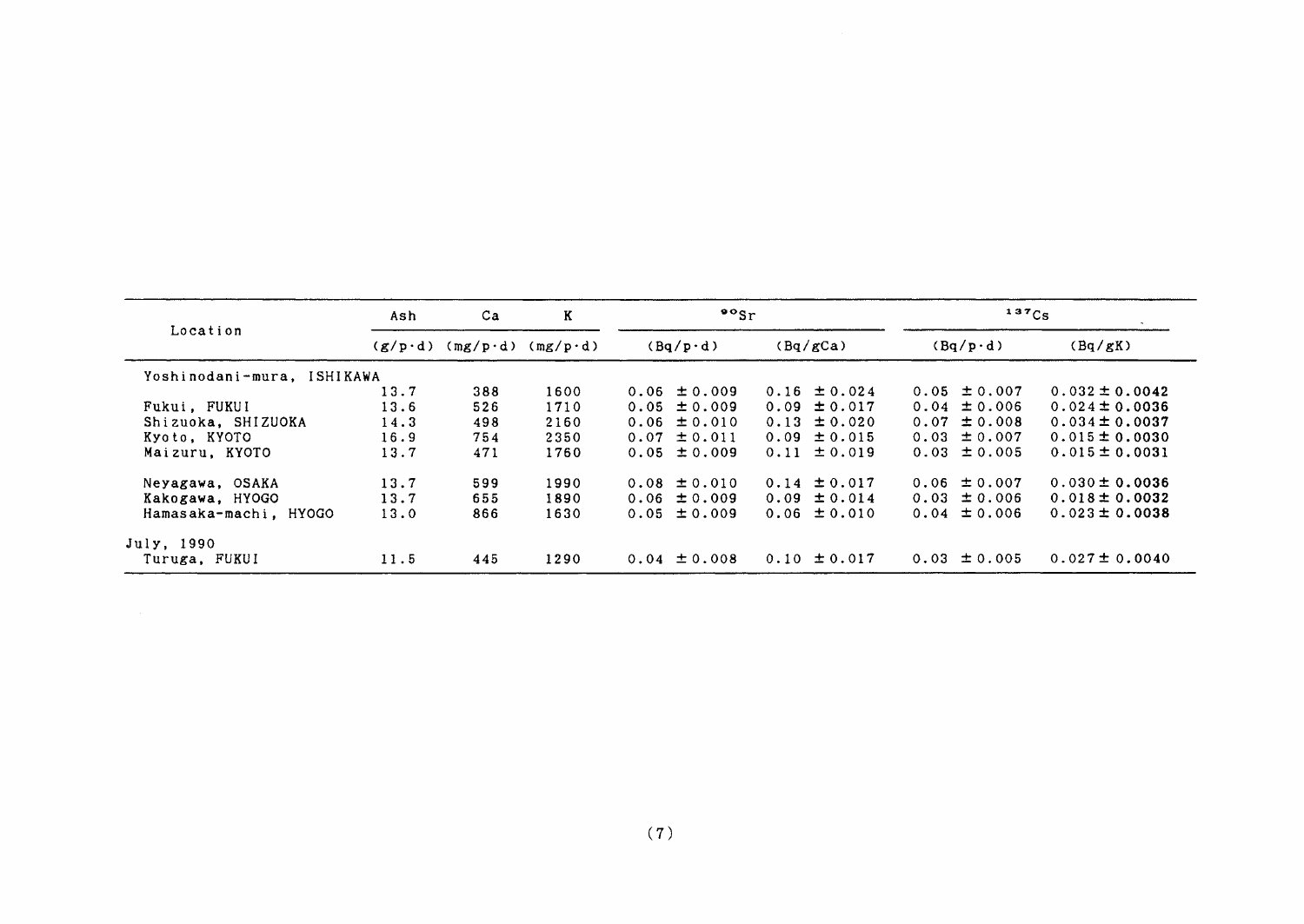#### $(2)-1$  Strontium-90 and Cesium-137 in Milk(producing districts for domestic program) (from Feb. 1990 to Jun. 1990)

-continued from NO. 91 of this publication-

Component  $\frac{90}{ST}$  137 $C_S$ Loeation Ash(g/ $\ell$ ) Ca(g/ $\ell$ ) K(g/ $\ell$ ) Bq/ $\ell$  Bq/gCa Bq/ $\ell$  Bq/gK February, 1990 Aomori, AOMORI Takisawa-mura,IWATE Mito,IBARAGI Nishinasuno-maChi,TOCHIGI Tonami, TOYAMA Oshimizu-machi, ISHIKAWA Oouchiyama-mura, MIE Hino-machi, SHIGA Mihara-machi, HYOGO Oouda-machi, NARA Matsuyama, EHIME Kamiita-machi, TOKUSHIMA Takasa-machi, KAGAWA Xoushi-maChi,ⅩUMAMOTO Takahara-machi, MIYAZAKI Mareh,1990 Takane-maChi,YAMANASHI Kujuu-maChi,00ITA June,1990 Yamato-machi, SAGA 7.86 1.21 1.86  $0.07 \pm 0.009$ <br>7.32 1.05 1.74  $0.04 \pm 0.010$  $1.05$   $1.74$   $0.04 \pm 0.010$  $1.24$   $1.77$  0.05  $\pm$  0.008 7.68 1.33 1.84 0.04 ±0.008  $1.13$  1.57 0.02  $\pm$  0.008 0.06 ±0.008  $0.04 \pm 0.009$  $0.04 \pm 0.007$  $0.03 \pm 0.006$  $0.02 \pm 0.007$  $0.04 \pm 0.007$  $0.03 \pm 0.007$  $0.02 \pm 0.007$  $0.04 \pm 0.007$  $0.03 \pm 0.007$ 0.02 士0.008  $0.02 \pm 0.005$  $0.03 \pm 0.006$  $0.02 \pm 0.006$ 0.02 ±0.006  $0.07 \pm 0.008$  $0.11 \pm 0.009$  $0.03 \pm 0.006$  $0.02 \pm 0.006$  $0.08 \pm 0.008$  $0.39 \pm 0.016$  $0.01 \pm 0.004$  $0.01 \pm 0.004$  $0.02 \pm 0.005$  $0.01 \pm 0.004$ 0.009±0.004  $0.02 \pm 0.005$  $0.01 \pm 0.005$ 0.006±0.004  $0.15 \pm 0.010$  $0.04 \pm 0.004$  $0.06 \pm 0.005$  $0.02 \pm 0.003$  $0.01 \pm 0.003$  $0.05 \pm 0.005$  $0.22 \pm 0.009$  $0.007 \pm 0.003$  $0.007 \pm 0.003$  $0.009 \pm 0.003$ 0.009±0.003 0.006±0.003  $0.01 \pm 0.003$  $0.009 \pm 0.003$  $0.004 \pm 0.002$  $0.09 \pm 0.006$ 6.93 1.10 7.35 1.14 7.19 1.11 7.25 1.14 7.11 1.12 7.14 1.15 7.36 1.15 7.31 1.11 7.11 1.13 6.66 1.03 1.78 0.05 ±0.008  $1.71$  0.03  $\pm$  0.008  $1.65$  0.03  $\pm$  0.007 1.71 0.04 ±0.008  $1.47$  0.03  $\pm$  0.007  $1.57$  0.03  $\pm$  0.009 1.65 0,02 ±0.006 1.66 0.03 ±0.007 1.58 0.03 ±0.006  $1.64$  0.02  $\pm$  0.006 7.45 1.19 7.26 1.14  $1.62$  0.03  $\pm$  0.009  $1.63$  0.03  $\pm$  0.006  $0.02 \pm 0.007$  $0.02 \pm 0.005$  $0.009 \pm 0.004$  $0.15 \pm 0.010$ 0.006±0.003  $0.09 \pm 0.006$ 7.10 1.06 1.60 0.03  $\pm$  0.008 0.03  $\pm$  0.008 0.006  $\pm$  0.004 0.004  $\pm$  0.003

Table (2)-1: Strontium-90 and Cesium-137 in Milk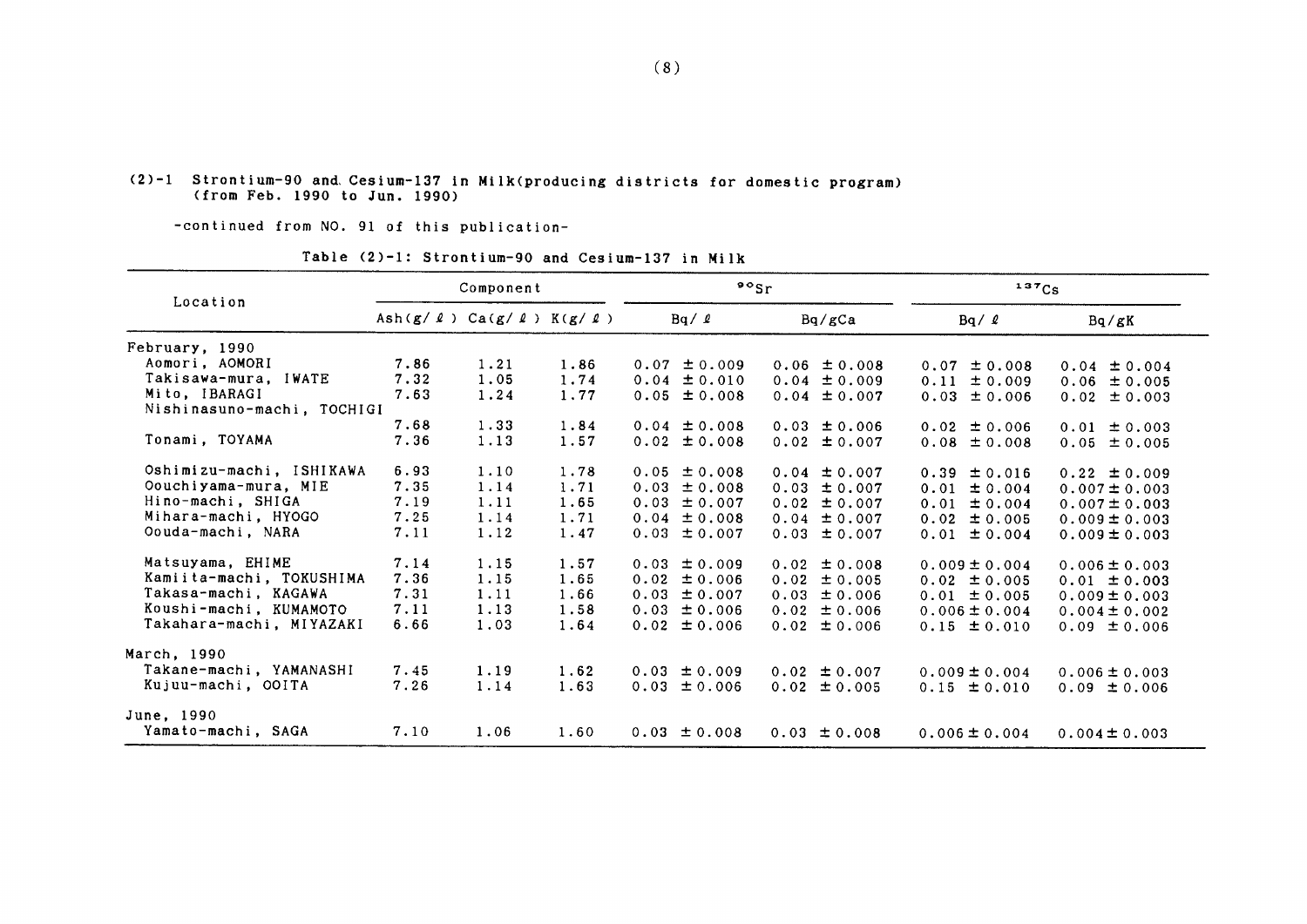#### (2)-2 Strontium-90 and Cesium-137 in Milk(producing districts for WHO program) (from May 1989 to May 1990)

-continued from NO. 91 of this publication-

Xochi,ⅩOCHI

|                           |                                                 |           |      | TADIC (27-2. DITURITUM JV GRU VUJIUM IOT IN MIIA |                  |                   |                   |
|---------------------------|-------------------------------------------------|-----------|------|--------------------------------------------------|------------------|-------------------|-------------------|
|                           |                                                 | Component |      | $\cdot$ $\cdot$                                  |                  | $137C_S$          |                   |
| Location                  | Ash $(g / \ell)$ Ca $(g / \ell)$ K $(g / \ell)$ |           |      | Bq / q                                           | Bq/gCa           | $Bq / \ell$       | Bq/gK             |
| <b>May, 1989</b>          |                                                 |           |      |                                                  |                  |                   |                   |
| Nishikawa-machi, NIIGATA  | 7.60                                            | 1.12      | 1.74 | $0.02 \pm 0.006$                                 | $0.02 \pm 0.005$ | $0.04 \pm 0.006$  | $0.02 \pm 0.003$  |
| August, 1989              |                                                 |           |      |                                                  |                  |                   |                   |
| Nishikawa-machi, NIIGATA  | 7.68                                            | 1.17      | 1.78 | $0.02 \pm 0.007$                                 | $0.02 \pm 0.006$ | $0.05 \pm 0.007$  | $0.03 \pm 0.004$  |
| November, 1989            |                                                 |           |      |                                                  |                  |                   |                   |
| Nishikawa-machi, NIIGATA  | 7.57                                            | 1.17      | 1.74 | $0.02 \pm 0.009$                                 | $0.02 \pm 0.007$ | $0.05 \pm 0.007$  | $0.03 \pm 0.004$  |
| December, 1989            |                                                 |           |      |                                                  |                  |                   |                   |
| Hachijo-Island, TOKYO     | 6.78                                            | 0.936     | 1.29 | $0.09 \pm 0.010$                                 | $0.09 \pm 0.011$ | $1.0 \pm 0.03$    | $0.79 \pm 0.020$  |
| Hikawa-machi, SHIMANE     | 7.80                                            | 1.11      | 1.83 | $0.02 \pm 0.008$                                 | $0.02 \pm 0.007$ | $0.02 \pm 0.005$  | $0.01 \pm 0.003$  |
| January, 1990             |                                                 |           |      |                                                  |                  |                   |                   |
| Takamiya-machi, HIROSHIMA | 7.13                                            | 1.08      | 1.61 | $0.02 \pm 0.008$                                 | $0.02 \pm 0.007$ | $0.02 \pm 0.005$  | $0.01 \pm 0.003$  |
| February, 1990            |                                                 |           |      |                                                  |                  |                   |                   |
| Hokudainoujou, HOKKAIDO   | 7.62                                            | 1.23      | 1.92 | $0.05 \pm 0.008$                                 | $0.04 \pm 0.007$ | $0.09 \pm 0.009$  | $0.05 \pm 0.005$  |
| Hachijo-Island, TOKYO     | 7.26                                            | 1.06      | 1.36 | $0.08 \pm 0.009$                                 | $0.07 \pm 0.008$ | $0.36 \pm 0.016$  | $0.27 \pm 0.011$  |
| Nishikawa-machi, NIIGATA  | 7.43                                            | 1.06      | 1.78 | $0.03 \pm 0.010$                                 | $0.02 \pm 0.009$ | $0.05 \pm 0.007$  | $0.03 \pm 0.004$  |
| Katsuyama, FUKUI          | 7.52                                            | 1.24      | 1.70 | $0.03 \pm 0.008$                                 | $0.03 \pm 0.006$ | $0.06 \pm 0.007$  | $0.04 \pm 0.004$  |
| Hikawa-machi, SHIMANE     | 7.95                                            | 1.42      | 1.62 | $0.03 \pm 0.010$                                 | $0.02 \pm 0.007$ | $0.02 \pm 0.006$  | $0.01 \pm 0.003$  |
| Kochi, KOCHI              | 7.36                                            | 1.15      | 1.74 | $0.06 \pm 0.009$                                 | $0.05 \pm 0.008$ | $0.005 \pm 0.004$ | $0.003 \pm 0.002$ |
| Fukuma-machi, FUKUOKA     | 7.46                                            | 1.15      | 1.60 | $0.03 \pm 0.008$                                 | $0.02 \pm 0.007$ | $0.07 \pm 0.008$  | $0.04 \pm 0.005$  |
| Kajiki-machi, KAGOSHIMA   | 7.44                                            | 1.14      | 1.67 | $0.03 \pm 0.008$                                 | $0.02 \pm 0.007$ | $0.02 \pm 0.006$  | $0.01 \pm 0.003$  |
| May, 1990                 |                                                 |           |      |                                                  |                  |                   |                   |
| Hokudainoujou, HOKKAIDO   | 7.43                                            | 1.25      | 1.64 | $0.08 \pm 0.010$                                 | $0.06 \pm 0.008$ | $0.36 \pm 0.015$  | $0.22 \pm 0.009$  |
| Hachijo-Island, TOKYO     | 6.80                                            | 0.991     | 1.44 | $0.10 \pm 0.011$                                 | $0.10 \pm 0.011$ | $0.29 \pm 0.013$  | $0.20 \pm 0.009$  |
| Katsuyama, FUKUI          | 7.25                                            | 1.12      | 1.62 | $0.04 \pm 0.009$                                 | $0.03 \pm 0.008$ | $0.13 \pm 0.010$  | $0.08 \pm 0.006$  |
| Nose-machi, OSAKA         | 7.41                                            | 1.12      | 1.70 | $0.02 \pm 0.008$                                 | $0.01 \pm 0.008$ | $0.02 \pm 0.006$  | $0.01 \pm 0.003$  |
| Kochi, KOCHI              | 7.19                                            | 1.14      | 1.61 | $0.07 \pm 0.010$                                 | $0.06 \pm 0.009$ | $0.02 \pm 0.005$  | $0.02 \pm 0.003$  |

| Table (2)-2: Strontium-90 and Cesium-137 in Milk |  |  |  |  |
|--------------------------------------------------|--|--|--|--|
|--------------------------------------------------|--|--|--|--|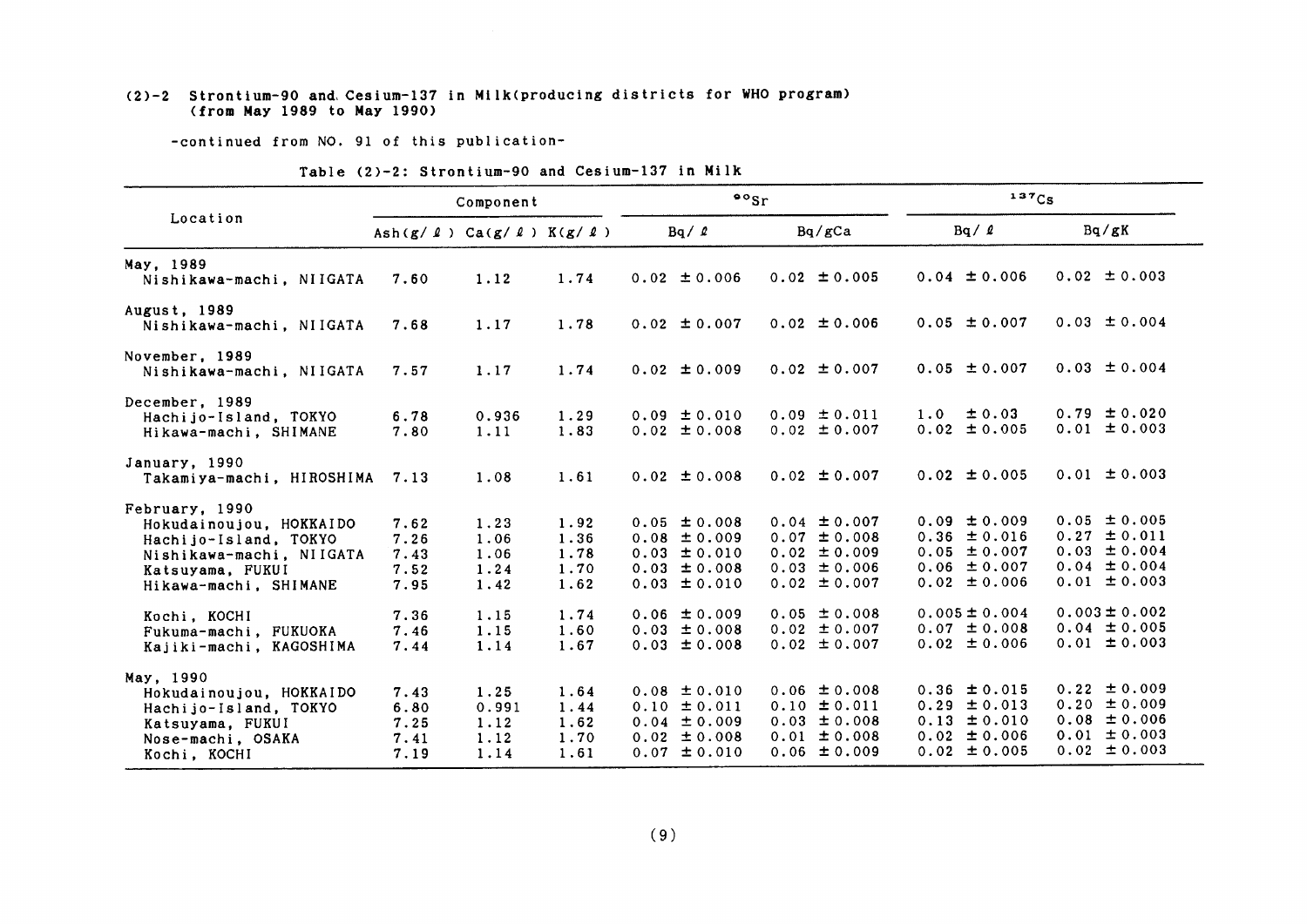#### (2)-3 Strontium-90 and Cesium-137 in Milk(consuming districts) (from Aug.1989 to Hay1990)

-continued from NO. 91 of this publication-

### Table (2)-3: Strontium-90 and Cesium-137 in Milk

 $\sim 100$  km  $^{-1}$ 

|                                            |                                                       | Component     |              | $\frac{80}{s}$                       |                                      | 137Cs |                                      |  |                                      |
|--------------------------------------------|-------------------------------------------------------|---------------|--------------|--------------------------------------|--------------------------------------|-------|--------------------------------------|--|--------------------------------------|
| Location                                   | Ash( $g/$ $\ell$ ) Ca( $g/$ $\ell$ ) K( $g/$ $\ell$ ) |               |              | $Bq / \ell$                          | Bq/gCa                               |       | $Bq / \ell$                          |  | Bq/gK                                |
| August, 1989<br>Niigata, NIIGATA           | 7.76                                                  | 1.17          | 1.81         | $0.05 \pm 0.010$                     | $0.04 \pm 0.009$                     |       | $0.07 \pm 0.008$                     |  | $0.04 \pm 0.004$                     |
| January, 1990                              |                                                       |               |              |                                      |                                      |       |                                      |  |                                      |
| Hiroshima, HIROSHIMA<br>Nagasaki, NAGASAKI | 7.22<br>6.51                                          | 1.15<br>0.976 | 1.70<br>1.47 | $0.03 \pm 0.007$<br>$0.03 \pm 0.007$ | $0.03 \pm 0.006$<br>$0.03 \pm 0.007$ |       | $0.03 \pm 0.005$<br>$0.04 \pm 0.006$ |  | $0.02 \pm 0.003$<br>$0.03 \pm 0.004$ |
| February, 1990                             |                                                       |               |              |                                      |                                      |       |                                      |  |                                      |
| Sapporo, HOKKAIDO                          | 7.32                                                  | 1.16          | 1.70         | $0.06 \pm 0.008$                     | $0.05 \pm 0.007$                     |       | $0.14 \pm 0.010$                     |  | $0.08 \pm 0.006$                     |
| Yamagata, YAMAGATA                         | 7.41                                                  | 1.18          | 1.86         | $0.04 \pm 0.008$                     | $0.03 \pm 0.006$                     |       | $0.03 \pm 0.006$                     |  | $0.01 \pm 0.003$                     |
| Fukushima, FUKUSHIMA                       | 7.48                                                  | 1.17          | 1.75         | $0.03 \pm 0.007$                     | $0.03 \pm 0.006$                     |       | $0.04 \pm 0.006$                     |  | $0.03 \pm 0.004$                     |
| Shinjuku, TOKYO                            | 7.11                                                  | 1.04          | 1.50         | $0.03 \pm 0.007$                     | $0.03 \pm 0.007$                     |       | $0.03 \pm 0.005$                     |  | $0.02 \pm 0.003$                     |
| Niigata, NIIGATA                           | 7.67                                                  | 1.13          | 1.72         | $0.03 \pm 0.009$                     | $0.03 \pm 0.008$                     |       | $0.04 \pm 0.006$                     |  | $0.02 \pm 0.004$                     |
| Nagano, NAGANO                             | 7.02                                                  | 1.06          | 1.57         | $0.02 \pm 0.008$                     | $0.02 \pm 0.008$                     |       | $0.03 \pm 0.006$                     |  | $0.02 \pm 0.004$                     |
| Shizuoka, SHIZUOKA                         | 7.19                                                  | 1.12          | 1.71         | $0.02 \pm 0.007$                     | $0.02 \pm 0.006$                     |       | $0.03 \pm 0.006$                     |  | $0.02 \pm 0.003$                     |
| Nagoya, AICHI                              | 7.45                                                  | 1.09          | 1.50         | $0.03 \pm 0.007$                     | $0.03 \pm 0.006$                     |       | $0.01 \pm 0.005$                     |  | $0.01 \pm 0.003$                     |
| Yonago, TOTTORI                            | 7.51                                                  | 1.11          | 1.83         | $0.04 \pm 0.009$                     | $0.04 \pm 0.008$                     |       | $0.06 \pm 0.007$                     |  | $0.03 \pm 0.004$                     |
| Matsue, SHIMANE                            | 7.44                                                  | 1.14          | 1.62         | $0.02 \pm 0.009$                     | $0.02 \pm 0.008$                     |       | $0.03 \pm 0.006$                     |  | $0.02 \pm 0.004$                     |
| Okayama, OKAYAMA                           | 7.31                                                  | 1.11          | 1.58         | $0.04 \pm 0.008$                     | $0.04 \pm 0.008$                     |       | $0.05 \pm 0.007$                     |  | $0.03 \pm 0.004$                     |
| Yamaguchi, YAMAGUCHI                       | 7.11                                                  | 1.06          | 1.64         | $0.04 \pm 0.008$                     | $0.04 \pm 0.007$                     |       | $0.04 \pm 0.006$                     |  | $0.02 \pm 0.004$                     |
| Matsuyama, EHIME                           | 7.21                                                  | 1.09          | 1.57         | $0.03 \pm 0.009$                     | $0.03 \pm 0.008$                     |       | $0.02 \pm 0.005$                     |  | $0.01 \pm 0.003$                     |
| Kochi, KOCHI                               | 7.14                                                  | 1.12          | 1.68         | $0.03 \pm 0.007$                     | $0.02 \pm 0.006$                     |       | $0.03 \pm 0.005$                     |  | $0.02 \pm 0.003$                     |
| Chikushino, FUKUOKA                        | 7.56                                                  | 1.15          | 1.71         | $0.03 \pm 0.008$                     | $0.03 \pm 0.007$                     |       | $0.04 \pm 0.007$                     |  | $0.02 \pm 0.004$                     |
| Kagoshima, KAGOSHIMA                       | 7.25                                                  | 1.08          | 1.65         | $0.03 \pm 0.008$                     | $0.03 \pm 0.007$                     |       | $0.03 \pm 0.005$                     |  | $0.02 \pm 0.003$                     |
| March, 1990                                |                                                       |               |              |                                      |                                      |       |                                      |  |                                      |
| Yokohama, KANAGAWA                         | 7.46                                                  | 1.10          | 1.65         | $0.01 \pm 0.007$                     | $0.01 \pm 0.006$                     |       | $0.05 \pm 0.007$                     |  | $0.03 \pm 0.004$                     |
| Fukui, FUKUI                               | 7.42                                                  | 1.14          | 1.71         | $0.08 \pm 0.010$                     | $0.07 \pm 0.008$                     |       | $0.09 \pm 0.008$                     |  | $0.05 \pm 0.005$                     |
| Shinguu, WAKAYAMA                          | 6.54                                                  | 1.02          | 1.38         | $0.03 \pm 0.007$                     | $0.02 \pm 0.007$                     |       | $0.02 \pm 0.005$                     |  | $0.01 \pm 0.004$                     |
| May, 1990                                  |                                                       |               |              |                                      |                                      |       |                                      |  |                                      |
| Sendai, MIYAGI                             | 7.15                                                  | 1.10          | 1.68         | $0.03 \pm 0.008$                     | $0.03 \pm 0.007$                     |       | $0.02 \pm 0.005$                     |  | $0.01 \pm 0.003$                     |
| Kyoto, KYOTO                               | 7.24                                                  | 1.12          | 1.62         | $0.02 \pm 0.007$                     | $0.02 \pm 0.007$                     |       | $0.04 \pm 0.006$                     |  | $0.02 \pm 0.004$                     |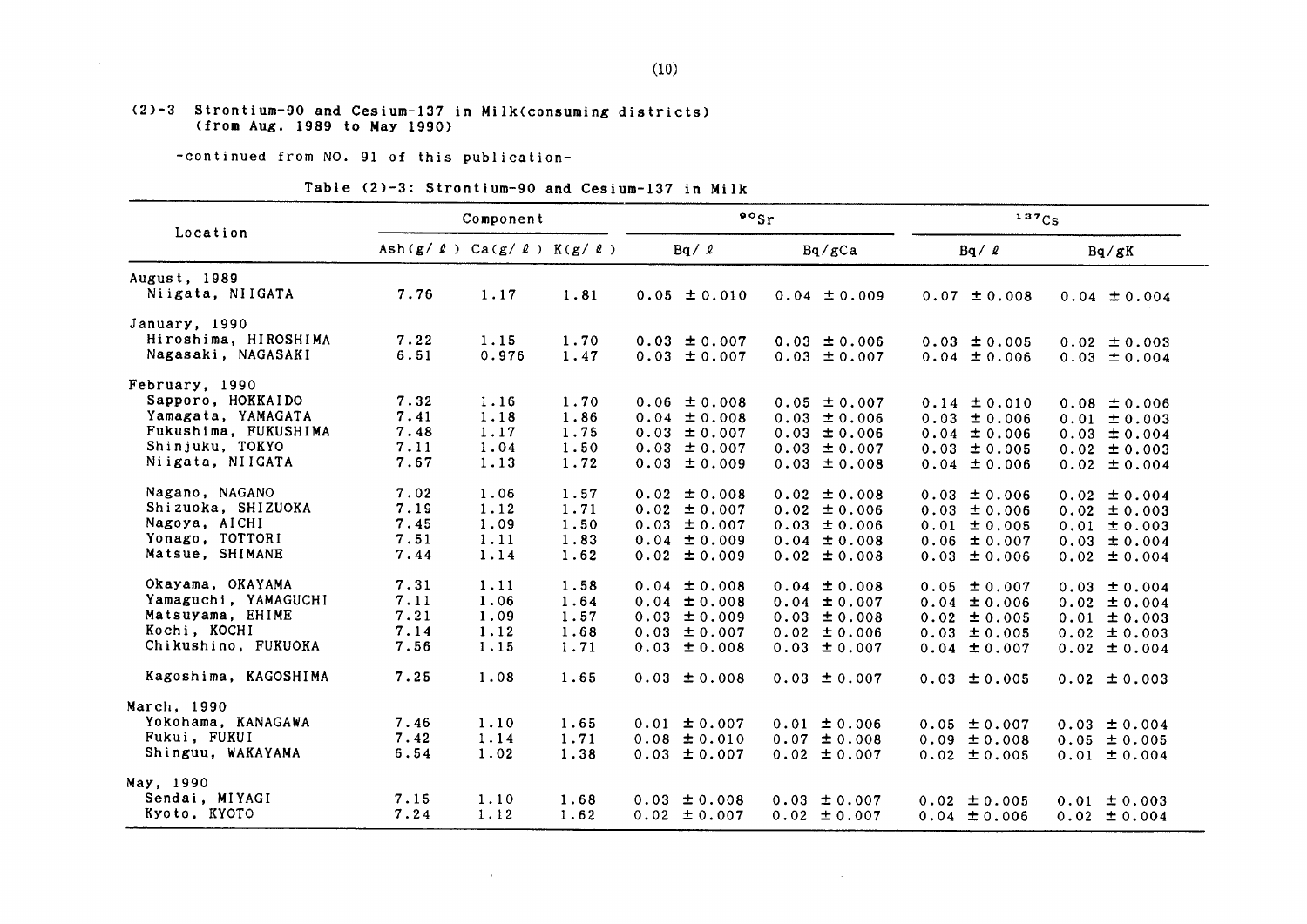#### (2)-4 Strontium-90 and Cesium-137 in Milk(powderd milk)

-continued from NO. 91 of this publication-

Table (2)-4: Strontium-90 and Cesium-137 in Milk

|                |        | Component |                      | $\mathfrak{so}_{\mathrm{Sr}}$ |                    | $137C_S$          |                    |  |
|----------------|--------|-----------|----------------------|-------------------------------|--------------------|-------------------|--------------------|--|
| Market Milk    | Ash(X) |           | $Ca(g/Kg)$ $K(g/Kg)$ | Bq/Kgwet                      | Bq/gCa             | Bq/Kgwet          | Bq/gK              |  |
| December, 1989 |        |           |                      |                               |                    |                   |                    |  |
| Sample A       | 8.10   | 12.6      | 18.2                 | $0.19 \pm 0.017$              | $0.015 \pm 0.0013$ | $0.82 \pm 0.026$  | $0.045 \pm 0.0014$ |  |
| Sample B       | 2.46   | 3.32      | 6.72                 | $0.10 \pm 0.013$              | $0.029 \pm 0.0038$ | $0.55 \pm 0.020$  | $0.082 \pm 0.0030$ |  |
| Sample C       | 8.05   | 12.4      | 18.8                 | $0.81 \pm 0.030$              | $0.066 \pm 0.0024$ | $\pm$ 0.06<br>4.4 | $0.23 \pm 0.003$   |  |
| Sample D       | 2.48   | 3.97      | 5.43                 | $0.10 \pm 0.013$              | $0.026 \pm 0.0033$ | $0.51 \pm 0.020$  | $0.094 \pm 0.0037$ |  |
| Sample E       | 2.52   | 4.01      | 5.57                 | $0.09 \pm 0.014$              | $0.022 \pm 0.0034$ | $0.38 \pm 0.017$  | $0.068 \pm 0.0031$ |  |
| Sample F       | 2.52   | 3.81      | 5.72                 | $0.07 \pm 0.011$              | $0.017 \pm 0.0030$ | $0.54 \pm 0.020$  | $0.094 \pm 0.0035$ |  |

\*Skim milk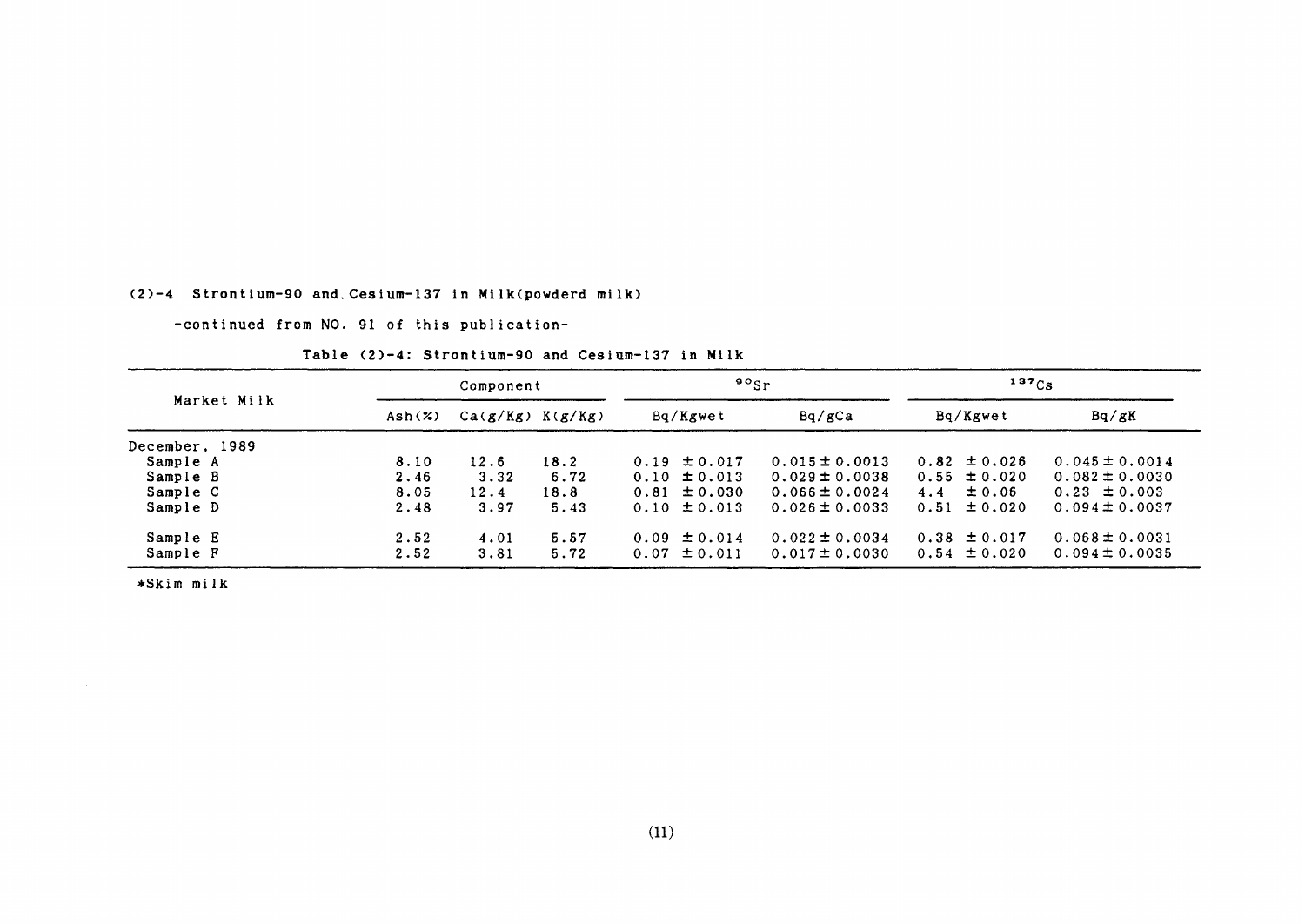#### (3)-1 Strontium-90 and Cesium-137 in Vegetables (producing districts) (from Jul. 1989 to Mar. 1990)

 $(12)$ 

-continued from NO. 91 of this publication-

|                                                                                                                               |                                           | Component                                 |                                      | $\frac{90}{5}$                                                                                   |                                                                                                  | $137C_S$                                                                                           |                                                                                                         |  |
|-------------------------------------------------------------------------------------------------------------------------------|-------------------------------------------|-------------------------------------------|--------------------------------------|--------------------------------------------------------------------------------------------------|--------------------------------------------------------------------------------------------------|----------------------------------------------------------------------------------------------------|---------------------------------------------------------------------------------------------------------|--|
| Location                                                                                                                      | Ash(x)                                    | $Ca(g/Kg)$ $K(g/Kg)$                      |                                      | Bq/Kgwet                                                                                         | Bq/gCa                                                                                           | Bq/Kgwet                                                                                           | Bq/gK                                                                                                   |  |
| (Japanese radish)                                                                                                             |                                           |                                           |                                      |                                                                                                  |                                                                                                  |                                                                                                    |                                                                                                         |  |
| July, 1989<br>Oota, SHIMANE                                                                                                   | 0.676                                     | 0.194                                     | 3.17                                 | $0.55 \pm 0.026$                                                                                 | $\pm$ 0.14<br>2.9                                                                                | $0.09 \pm 0.011$                                                                                   | $0.028 \pm 0.0033$                                                                                      |  |
| October, 1989<br>Fukui, FUKUI<br>Koushi-machi, KUMAMOTO                                                                       | 0.518<br>0.583                            | 0.173<br>0.226                            | 2.10<br>1.63                         | $0.04 \pm 0.010$<br>$0.07 \pm 0.016$                                                             | $0.23 \pm 0.059$<br>$0.32 \pm 0.072$                                                             | $0.001 \pm 0.006$<br>$0.007 \pm 0.007$                                                             | $0.0005 \pm 0.0030$<br>$0.005 \pm 0.0042$                                                               |  |
| November, 1989<br>Sannohe-machi, AOMORI<br>Gotenba, SHIZUOKA<br>Shime-machi, FUKUOKA<br>Usa, OOITA<br>Kaimon-machi, KAGOSHIMA | 0.550<br>0.438<br>0.563<br>0.805<br>0.782 | 0.217<br>0.204<br>0.263<br>0.222<br>0.275 | 2.13<br>1.75<br>2.38<br>3.86<br>3.58 | $0.10 \pm 0.013$<br>$0.12 \pm 0.015$<br>$0.04 \pm 0.011$<br>$0.08 \pm 0.013$<br>$0.18 \pm 0.017$ | $0.44 \pm 0.061$<br>$0.59 \pm 0.072$<br>$0.14 \pm 0.044$<br>$0.35 \pm 0.060$<br>$0.66 \pm 0.060$ | $0.02 \pm 0.007$<br>$0.21 \pm 0.013$<br>$0.008 \pm 0.008$<br>$0.005 \pm 0.007$<br>$0.03 \pm 0.009$ | $0.010 \pm 0.0034$<br>± 0.008<br>0.12<br>$0.003 \pm 0.0033$<br>$0.001 \pm 0.0019$<br>$0.009 \pm 0.0024$ |  |
| December, 1989<br>Azuchi-machi, SHIGA<br>Ishii-machi, TOKUSHIMA                                                               | 0.473<br>0.638                            | 0.181<br>0.260                            | 1.90<br>2.63                         | $0.05 \pm 0.011$<br>$0.04 \pm 0.017$                                                             | $0.27 \pm 0.059$<br>$0.14 \pm 0.066$                                                             | $0.00 \pm 0.005$<br>$0.003 \pm 0.008$                                                              | $0.000 \pm 0.0027$<br>$0.001 \pm 0.0030$                                                                |  |
| January, 1990<br>Yuya-machi, YAMAGUCHI<br>Kubokawa-machi, KOCHI                                                               | 0.525<br>0.660                            | 0.201<br>0.257                            | 2.01<br>2.87                         | $0.03 \pm 0.013$<br>$0.34 \pm 0.027$                                                             | $0.12 \pm 0.063$<br>$1.3 \pm 0.11$                                                               | $0.001 \pm 0.006$<br>$0.00 \pm 0.007$                                                              | $0.0007 \pm 0.0029$<br>$0.000 \pm 0.0026$                                                               |  |
| February, 1990<br>Kashihara, NARA<br>Hiroshima, HIROSHIMA                                                                     | 0.667<br>0.453                            | 0.211<br>0.165                            | 2.62<br>1.80                         | $0.07 \pm 0.015$<br>$0.02 \pm 0.012$                                                             | $0.34 \pm 0.072$<br>$0.13 \pm 0.072$                                                             | $0.00 \pm 0.008$<br>$0.01 \pm 0.008$                                                               | $0.000 \pm 0.0029$<br>$0.006 \pm 0.0047$                                                                |  |
| March, 1990<br>Shinguu, WAKAYAMA                                                                                              | 0.463                                     | 0.199                                     | 1.88                                 | $0.05 \pm 0.014$                                                                                 | $0.25 \pm 0.070$                                                                                 | $0.00 \pm 0.006$                                                                                   | $0.000 \pm 0.0030$                                                                                      |  |
| (Cabbage)                                                                                                                     |                                           |                                           |                                      |                                                                                                  |                                                                                                  |                                                                                                    |                                                                                                         |  |
| November, 1989<br>Sannohe-machi, AOMORI                                                                                       | 0.673                                     | 0.409                                     | 2.77                                 | $0.27 \pm 0.018$                                                                                 | $0.66 \pm 0.045$                                                                                 | $0.15 \pm 0.011$                                                                                   | $0.054 \pm 0.0041$                                                                                      |  |
| January, 1990<br>Kumatori-machi, OSAKA                                                                                        | 0.555                                     | 0.398                                     | 2.06                                 | $0.07 \pm 0.014$                                                                                 | $0.19 \pm 0.035$                                                                                 | $0.02 \pm 0.007$                                                                                   | $0.009 \pm 0.0035$                                                                                      |  |
| (Spinach)                                                                                                                     |                                           |                                           |                                      |                                                                                                  |                                                                                                  |                                                                                                    |                                                                                                         |  |
| July, 1989<br>Oota, SHIMANE                                                                                                   | 2.00                                      | 0.849                                     | 7.64                                 | $0.35 \pm 0.023$                                                                                 | $0.42 \pm 0.027$                                                                                 | $0.17 \pm 0.014$                                                                                   | $0.023 \pm 0.0018$                                                                                      |  |

Table (3)-1: Strontium-90 and Cesium-137 in Vegetables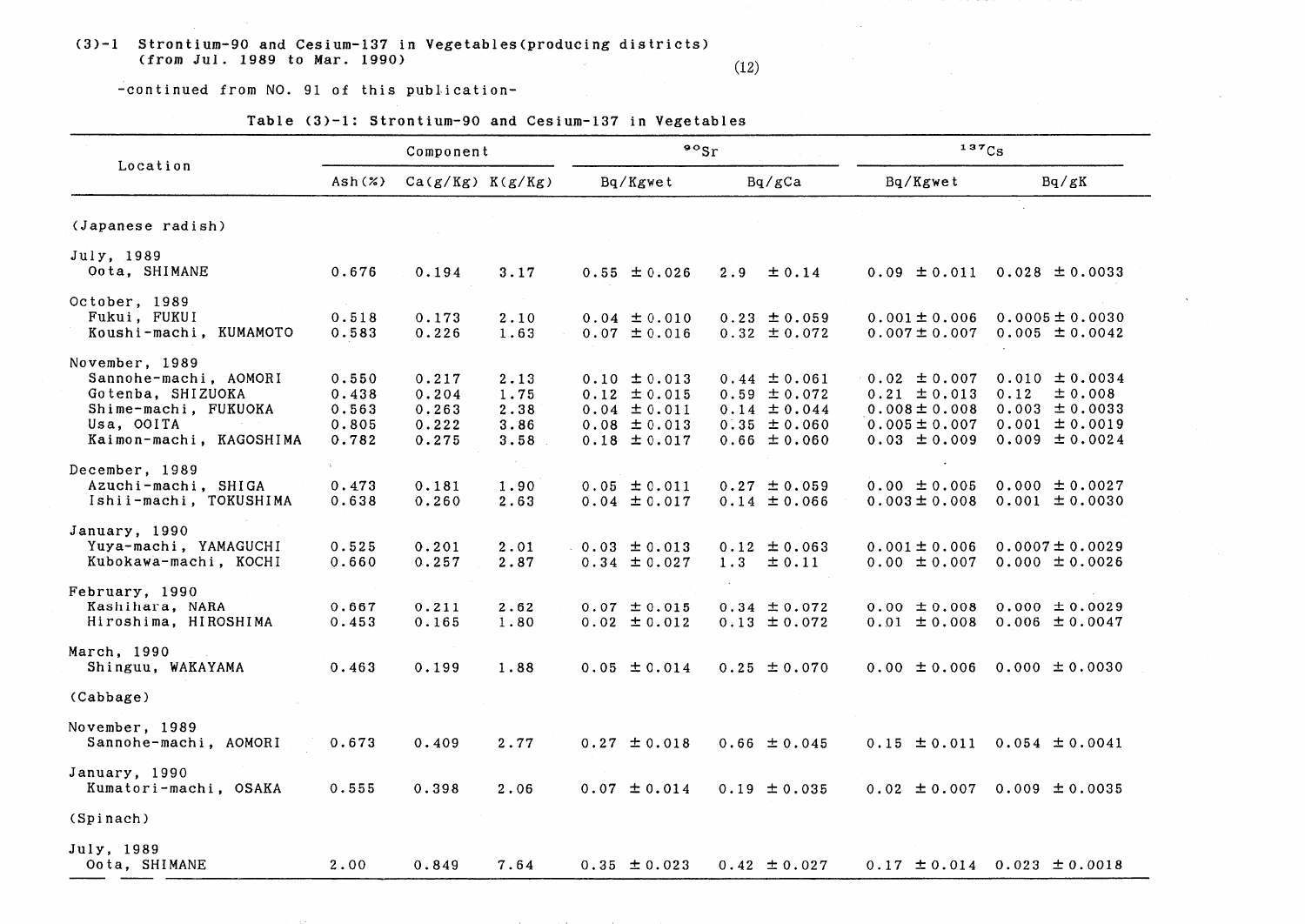|                          |        | Component            |      | $\frac{80}{5}$   |          |  |                  | 137Cs             |      |                     |  |
|--------------------------|--------|----------------------|------|------------------|----------|--|------------------|-------------------|------|---------------------|--|
| Location                 | Ash(x) | $Ca(g/Kg)$ $K(g/Kg)$ |      |                  | Bq/Kgwet |  | Bq/gCa           | Bq/Kgwet          |      | Bq/gK               |  |
| October, 1989            |        |                      |      |                  |          |  |                  |                   |      |                     |  |
| Fukui, FUKUI             | 1.97   | 0.457                | 9.17 | $0.06 \pm 0.013$ |          |  | $0.14 \pm 0.027$ | $0.02 \pm 0.008$  |      | $0.002 \pm 0.0009$  |  |
| Koushi-machi, KUMAMOTO   | 1.79   | 0.554                | 6.94 | $0.06 \pm 0.013$ |          |  | $0.11 \pm 0.024$ | $0.01 \pm 0.006$  |      | $0.002 \pm 0.0009$  |  |
| November, 1989           |        |                      |      |                  |          |  |                  |                   |      |                     |  |
| Gotenba, SHIZUOKA        | 1.24   | 0.435                | 5.21 | $0.03 \pm 0.011$ |          |  | $0.06 \pm 0.024$ | $0.07 \pm 0.010$  |      | $0.014 \pm 0.0020$  |  |
| Kusu-chou, MIE           | 1.59   | 0.867                | 6.86 | $0.11 \pm 0.013$ |          |  | $0.12 \pm 0.015$ | $0.03 \pm 0.007$  |      | $0.004 \pm 0.0010$  |  |
| Matsuyama, EHIME         | 2.13   | 0.717                | 8.88 | $0.05 \pm 0.013$ |          |  | $0.07 \pm 0.018$ | $0.003 \pm 0.006$ |      | $0.0003 \pm 0.0007$ |  |
| Shime-machi, FUKUOKA     | 1.47   | 0.704                | 6.20 | $0.06 \pm 0.012$ |          |  | $0.08 \pm 0.018$ | $0.009 \pm 0.008$ |      | $0.001 \pm 0.0013$  |  |
| Kaimon-machi, KAGOSHIMA  | 1.60   | 1.16                 | 4.79 | $0.34 \pm 0.022$ |          |  | $0.29 \pm 0.019$ | $1.2 \pm 0.03$    | 0.25 | ± 0.007             |  |
| December, 1989           |        |                      |      |                  |          |  |                  |                   |      |                     |  |
| Azuchi-machi, SHIGA      | 1.64   | 0.528                | 6.72 | $0.07 \pm 0.017$ |          |  | $0.13 \pm 0.032$ | $0.01 \pm 0.010$  |      | $0.001 \pm 0.0015$  |  |
| Takanabe-machi, MIYAZAKI | 2.17   | 0.859                | 8.99 | $0.42 \pm 0.024$ |          |  | $0.49 \pm 0.028$ | $0.15 \pm 0.013$  |      | $0.016 \pm 0.0015$  |  |
| January, 1990            |        |                      |      |                  |          |  |                  |                   |      |                     |  |
| Takane-machi, YAMANASHI  | 2.51   | 1.10                 | 8.64 | $0.29 \pm 0.021$ |          |  | $0.26 \pm 0.019$ | $0.01 \pm 0.008$  |      | $0.001 \pm 0.0009$  |  |
| Kubokawa-machi, KOCHI    | 1.56   | 0.546                | 6.33 | $0.41 \pm 0.028$ |          |  | $0.75 \pm 0.051$ | $0.01 \pm 0.007$  |      | $0.002 \pm 0.0012$  |  |
| Ishii-machi, TOKUSHIMA   | 1.99   | 0.694                | 7.55 | $0.03 \pm 0.013$ |          |  | $0.04 \pm 0.019$ | $0.00 \pm 0.006$  |      | $0.000 \pm 0.0008$  |  |
| (Chinese cabbage)        |        |                      |      |                  |          |  |                  |                   |      |                     |  |
| March, 1990              |        |                      |      |                  |          |  |                  |                   |      |                     |  |
| Shinguu, WAKAYAMA        | 0.544  | 0.219                | 1.64 | $0.10 \pm 0.017$ |          |  | $0.44 \pm 0.077$ | $0.008 \pm 0.007$ |      | $0.005 \pm 0.0040$  |  |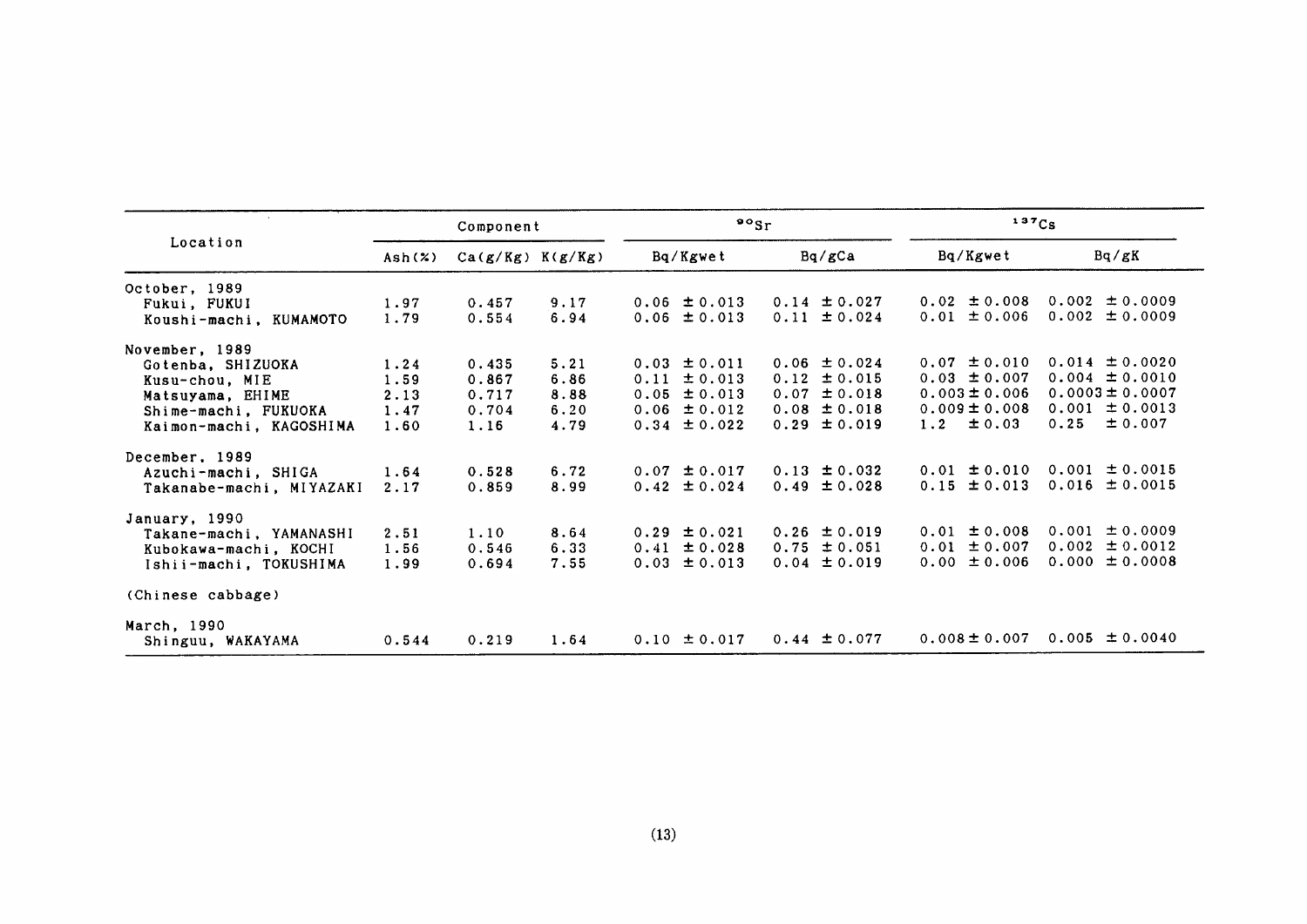#### (3)-2 Strontium-90 and Cesium-137 in Vegetables(consuming districts)  $(from Jun.1989 to Mar.1990)$

-continued from NO. 91 of this publication-

#### Table (3)-2: Strontium-90 and Cesium-137 in Vegetables

|                                                                                         | Component                        |                                  |                              | $\frac{90}{s}$ r                                                             |                                                                              | 137Cs                                                                         |                                                                                      |  |
|-----------------------------------------------------------------------------------------|----------------------------------|----------------------------------|------------------------------|------------------------------------------------------------------------------|------------------------------------------------------------------------------|-------------------------------------------------------------------------------|--------------------------------------------------------------------------------------|--|
| Location                                                                                | Ash(%)                           | $Ca(g/Kg)$ $K(g/Kg)$             |                              | Bq/Kgwet                                                                     | Bq/gCa                                                                       | Bq/Kgwet                                                                      | Bq/gK                                                                                |  |
| (Japanese radish)                                                                       |                                  |                                  |                              |                                                                              |                                                                              |                                                                               |                                                                                      |  |
| October, 1989<br>Kyoto, KYOTO                                                           | 0.461                            | 0.193                            | 1.90                         | $0.007 \pm 0.009$                                                            | $0.036 \pm 0.045$                                                            | $0.02 \pm 0.007$                                                              | $0.009 \pm 0.0039$                                                                   |  |
| November, 1989<br>Shinjuku, TOKYO<br>Niigata, NIIGATA<br>Okayama, OKAYAMA<br>Saga, SAGA | 0.733<br>0.381<br>0.403<br>0.584 | 0.244<br>0.161<br>0.241<br>0.187 | 3.21<br>1.50<br>1.78<br>2.87 | $0.21 \pm 0.015$<br>$0.09 \pm 0.013$<br>$0.17 \pm 0.016$<br>$0.03 \pm 0.009$ | $0.87 \pm 0.061$<br>$0.53 \pm 0.081$<br>$0.71 \pm 0.066$<br>$0.15 \pm 0.050$ | $0.00 \pm 0.004$<br>$0.01 \pm 0.005$<br>$0.04 \pm 0.008$<br>$0.005 \pm 0.006$ | $0.000 \pm 0.0013$<br>$0.010 \pm 0.0035$<br>$0.023 \pm 0.0046$<br>$0.002 \pm 0.0022$ |  |
| December, 1989<br>Yonagusuku-mura, OKINAWA                                              | 0.898                            | 0.424                            | 3.00                         | $0.20 \pm 0.016$                                                             | $0.48 \pm 0.037$                                                             | $0.004 \pm 0.005$                                                             | $0.001 \pm 0.0018$                                                                   |  |
| January, 1990<br>Nagasaki, NAGASAKI                                                     | 0.416                            | 0.195                            | 1.63                         | $0.04 \pm 0.013$                                                             | $0.22 \pm 0.067$                                                             | $0.00 \pm 0.008$                                                              | $0.000 \pm 0.0050$                                                                   |  |
| March, 1990<br>Yokohama, KANAGAWA                                                       | 0.442                            | 0.196                            | 1.47                         | $0.005 \pm 0.007$                                                            | $0.027 \pm 0.035$                                                            | $0.007 \pm 0.006$                                                             | $0.004 \pm 0.0041$                                                                   |  |
| (Spinach)                                                                               |                                  |                                  |                              |                                                                              |                                                                              |                                                                               |                                                                                      |  |
| June, 1989<br>Niigata, NIIGATA                                                          | 2.14                             | 0.766                            | 9.22                         | $0.34 \pm 0.023$                                                             | $0.45 \pm 0.031$                                                             | $0.008 \pm 0.006$                                                             | $0.0008 \pm 0.0007$                                                                  |  |
| November, 1989<br>Kyoto, KYOTO<br>Okayama, OKAYAMA<br>Matsuyama, EHIME                  | 1.48<br>1.35<br>1.46             | 0.876<br>0.411<br>0.710          | 4.93<br>5.87<br>5.15         | $0.09 \pm 0.013$<br>$0.02 \pm 0.011$<br>$0.04 \pm 0.013$                     | $0.10 \pm 0.015$<br>$0.05 \pm 0.026$<br>$0.05 \pm 0.018$                     | $0.05 \pm 0.009$<br>$0.02 \pm 0.008$<br>$0.008 \pm 0.007$                     | $0.009 \pm 0.0019$<br>$0.003 \pm 0.0014$<br>$0.001 \pm 0.0013$                       |  |
| January, 1990<br>Nagasaki, NAGASAKI                                                     | 1.22                             | 0.322                            | 4.75                         | $0.02 \pm 0.010$                                                             | $0.07 \pm 0.031$                                                             | $0.01 \pm 0.008$                                                              | $0.003 \pm 0.0017$                                                                   |  |
| March, 1990<br>Yokohama, KANAGAWA                                                       | 0.905                            | 0.311                            | 2.86                         | $0.005 \pm 0.008$                                                            | $0.02 \pm 0.025$                                                             | $0.00 \pm 0.005$                                                              | $0.000 \pm 0.0018$                                                                   |  |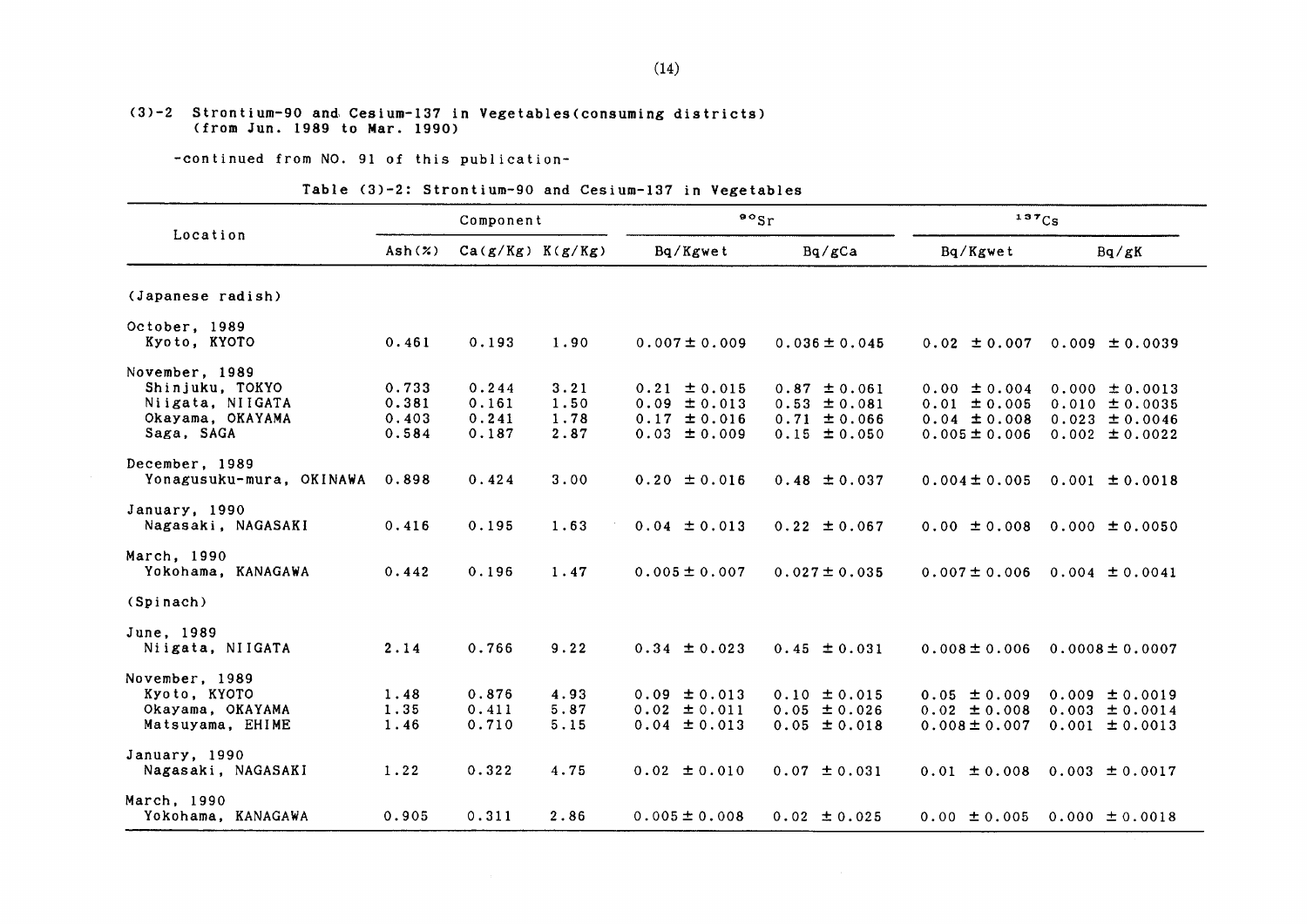#### (4) Strontium-90 and Cesium-137 in Sea Fish (from Jun. 1989 to Dec. 1989)

-continued from NO. 91 of this publication-

| Table (4): Strontium-90 and Cesium-137 in Sea Fish |  |
|----------------------------------------------------|--|
|----------------------------------------------------|--|

|                                                                 | Component                |                      |              |                                       | $\cdot \cdot$                           | 137Cs                                |                                          |  |
|-----------------------------------------------------------------|--------------------------|----------------------|--------------|---------------------------------------|-----------------------------------------|--------------------------------------|------------------------------------------|--|
| Location                                                        | $\text{Ash}(\mathbf{x})$ | $Ca(g/Kg)$ $K(g/Kg)$ |              | Bq/Kgwet                              | Bq/gCa                                  | Bq/Kgwet                             | Bq/gK                                    |  |
| (Hexagrammos otakii)<br>August, 1989<br>Souma, FUKUSHIMA        | 1.85                     | 2.53                 | 4.02         | $0.00 \pm 0.008$                      | $0.000 \pm 0.0030$                      | $0.18 \pm 0.012$                     | $0.045 \pm 0.0030$                       |  |
| (Trachurus japonicus)<br>November, 1989<br>Shizuoka, SHIZUOKA   | 3.17                     | 7.78                 | 1.87         | $0.00 \pm 0.008$                      | $0.000 \pm 0.0011$                      | $0.13 \pm 0.012$                     | $0.069 \pm 0.0066$                       |  |
| (Branchiostegus sp.)<br>November, 1989<br>Nagasaki, NAGASAKI    | 1.35                     | 0.736                | 3.93         | $0.00 \pm 0.020$                      | ± 0.027<br>0.00                         | $0.25 \pm 0.026$                     | $0.063 \pm 0.0066$                       |  |
| (Sardinops melanosticta)<br>August, 1989<br>Yamagata, YAMAGATA  | 2.60                     | 6.12                 | 2.52         | $0.00 \pm 0.008$                      | $0.000 \pm 0.0014$                      | $0.10 \pm 0.010$                     | $0.039 \pm 0.0039$                       |  |
| (Limanda herzensteini)<br>June. 1989<br>Sendai, MIYAGI          | 3.00                     | 6.89                 | 2.72         | $0.02 \pm 0.010$                      | $0.002 \pm 0.0015$                      | $0.10 \pm 0.010$                     | $0.035 \pm 0.0036$                       |  |
| November, 1989<br>Mutsu, AOMORI<br>Mikuni-machi, FUKUI          | 1.39<br>1.46             | 0.666<br>1.80        | 3.95<br>3.05 | $0.007 \pm 0.009$<br>$0.01 \pm 0.010$ | $0.010 \pm 0.014$<br>$0.008 \pm 0.0055$ | $0.14 \pm 0.012$<br>$0.15 \pm 0.013$ | $0.035 \pm 0.0031$<br>$0.048 \pm 0.0041$ |  |
| (Sillago sihama)<br>June, 1989<br>Minamichita-machi, AICHI      | 3.54                     | 8.20                 | 3.86         | $0.00 \pm 0.008$                      | $0.000 \pm 0.0009$                      | $0.10 \pm 0.010$                     | $0.026 \pm 0.0025$                       |  |
| (Spratelloides gracilis)<br>December, 1989<br>Akune, KAGOSHIMA  | 3.10                     | 5.78                 | 3.23         | $0.007 \pm 0.010$                     | $0.001 \pm 0.0017$                      | $0.17 \pm 0.014$                     | $0.054 \pm 0.0042$                       |  |
| (Oncorhynchus keta)<br>October, 1989<br>Urakawa-machi, HOKKAIDO | 1.39                     | 0.591                | 3.88         | $0.01 \pm 0.010$                      | $0.024 \pm 0.017$                       | $0.15 \pm 0.013$                     | $0.039 \pm 0.0033$                       |  |
| (Scomber japonicus)<br>August, 1989<br>Matsuyama, EHIME         | 1.40                     | 0.390                | 4.51         | $0.009 \pm 0.010$                     | $0.023 \pm 0.025$                       | $0.23 \pm 0.013$                     | $0.050 \pm 0.0029$                       |  |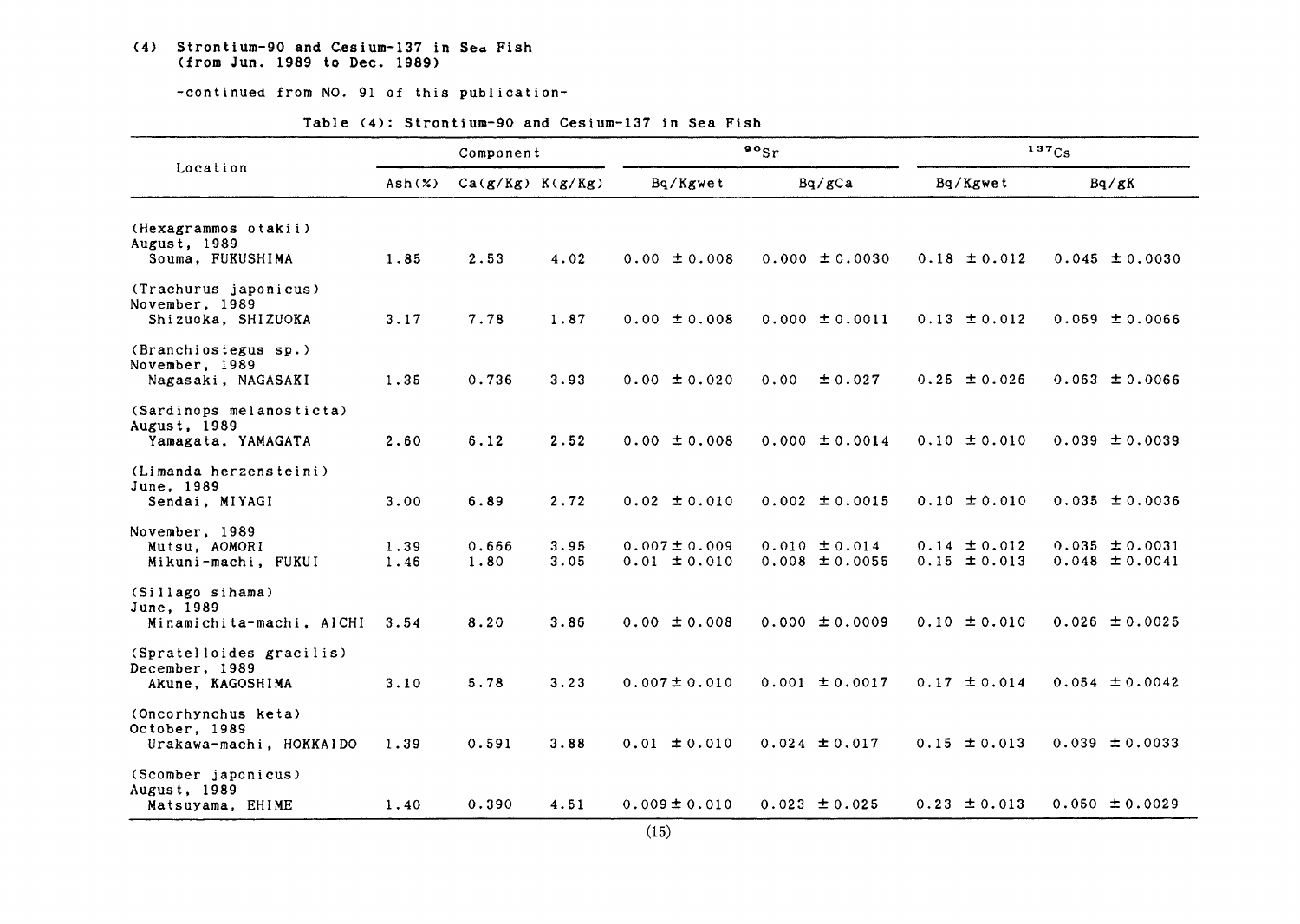| Component    |                |              |                                      |                                      | 137C <sub>S</sub>                    |                                          |  |
|--------------|----------------|--------------|--------------------------------------|--------------------------------------|--------------------------------------|------------------------------------------|--|
| Ash(X)       |                |              | Bq/Kgwet                             | Bq/gCa                               | Bq/Kgwet                             | Bq/gK                                    |  |
| 1.06<br>1.04 | 0.245<br>0.133 | 3.12<br>2.81 | $0.02 \pm 0.011$<br>$0.00 \pm 0.007$ | $0.099 \pm 0.046$<br>0.00<br>± 0.053 | $0.19 \pm 0.014$<br>$0.16 \pm 0.011$ | $0.060 \pm 0.0045$<br>$0.058 \pm 0.0040$ |  |
| 1.48         | 1.29           | 3.26         | $0.003 \pm 0.009$                    | $0.002 \pm 0.0071$                   | $0.20 \pm 0.014$                     | $0.063 \pm 0.0042$                       |  |
| 1.35         | 0.182          | 4.29         | $0.00 \pm 0.007$                     | 0.00<br>± 0.039                      | $0.24 \pm 0.013$                     | $0.056 \pm 0.0031$                       |  |
| 1.46         | 1.06           | 3.98         | $0.006 \pm 0.009$                    | $0.006 \pm 0.0083$                   | $0.25 \pm 0.014$                     | $0.062 \pm 0.0035$                       |  |
| 1.21         | 0.736          | 3.58         | $0.00 \pm 0.008$                     | 0.00<br>± 0.011                      | $0.12 \pm 0.009$                     | $0.032 \pm 0.0027$                       |  |
| 1.21         | 0.439          | 3.79         | $0.004 \pm 0.008$                    | $0.010 \pm 0.019$                    | $0.14 \pm 0.011$                     | 0.037<br>± 0.0030                        |  |
| 1.73         |                | 3.96         | $0.004 \pm 0.008$                    | $0.002 \pm 0.0041$                   | $0.20 \pm 0.013$                     | $0.051 \pm 0.0034$                       |  |
|              |                | 1.95         | $Ca(g/Kg)$ $K(g/Kg)$                 |                                      | $\cdot$ $\cdot$                      |                                          |  |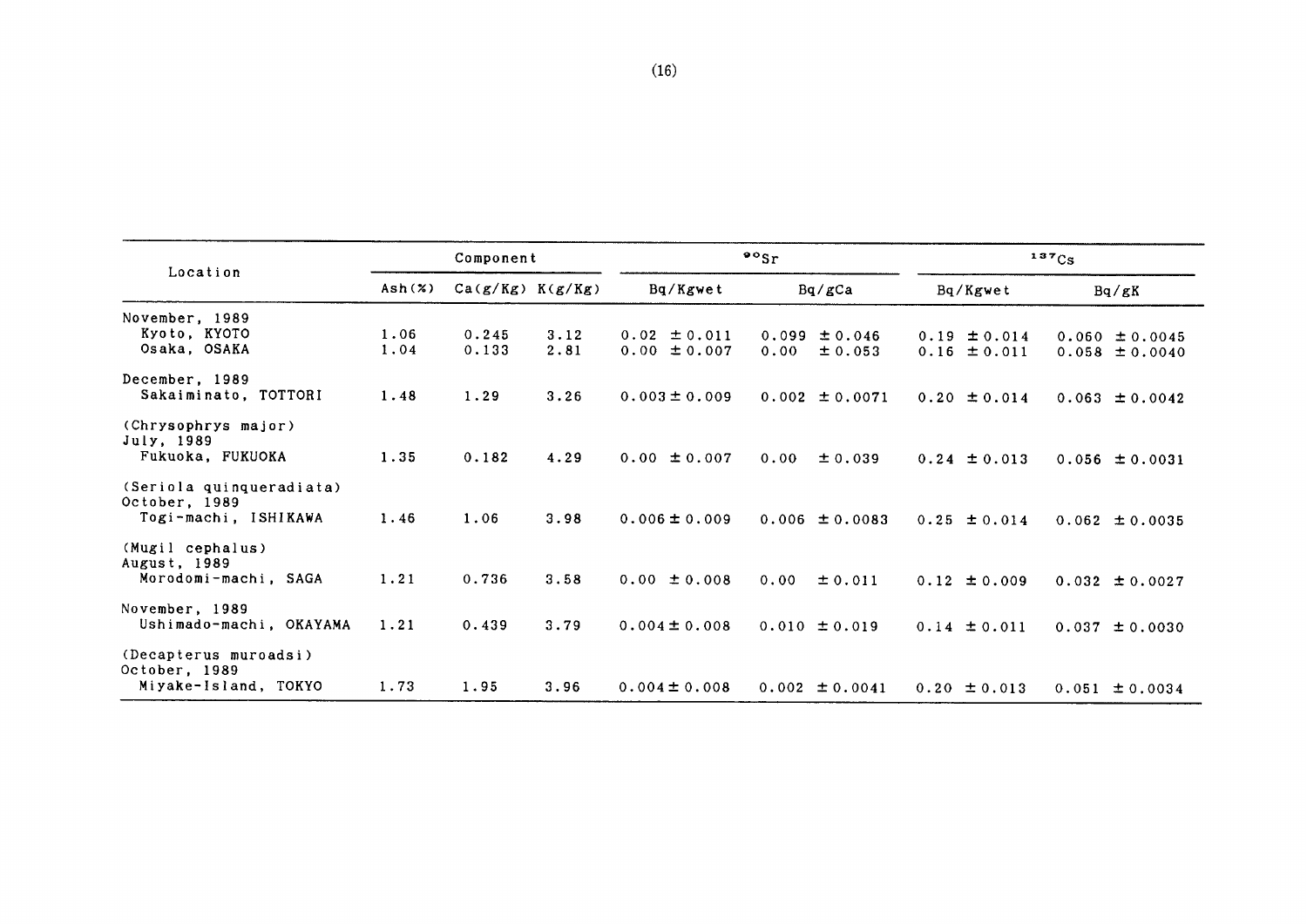| Japanese name | English name        | Scientific name        |  |  |  |  |
|---------------|---------------------|------------------------|--|--|--|--|
| Ainame        | Greenling           | Hexagrammos otakii     |  |  |  |  |
| Aji           | Horse mackerel      | Trachurus japonicus    |  |  |  |  |
| Amadai        | Tilefish            | Branchiostegus sp.     |  |  |  |  |
| Iwashi        | Sardine             | Sardinops melanosticta |  |  |  |  |
| Karei         | Flatfish            | Limanda herzensteini   |  |  |  |  |
| Kisu          | Sillago             | Sillago sihama         |  |  |  |  |
| Kibinago      | Banded blue-sprat   | Spratelloides gracilis |  |  |  |  |
| Sake          | Salmon              | Oncorhynchus keta      |  |  |  |  |
| Saba          | Common mackerel     | Scomber japonicus      |  |  |  |  |
| Tai           | Sea bream           | Chrysophrys major      |  |  |  |  |
| Fukuragi      | Yellow-tail         | Seriola quinqueradiata |  |  |  |  |
| Bora          | Gray mullet         | Mugil cephalus         |  |  |  |  |
| Muroaji       | Horse-scad mackerel | Decapterus muroadsi    |  |  |  |  |

Se8 Fi5h

 $\sim 10^7$ 

 $\sim 10^{-1}$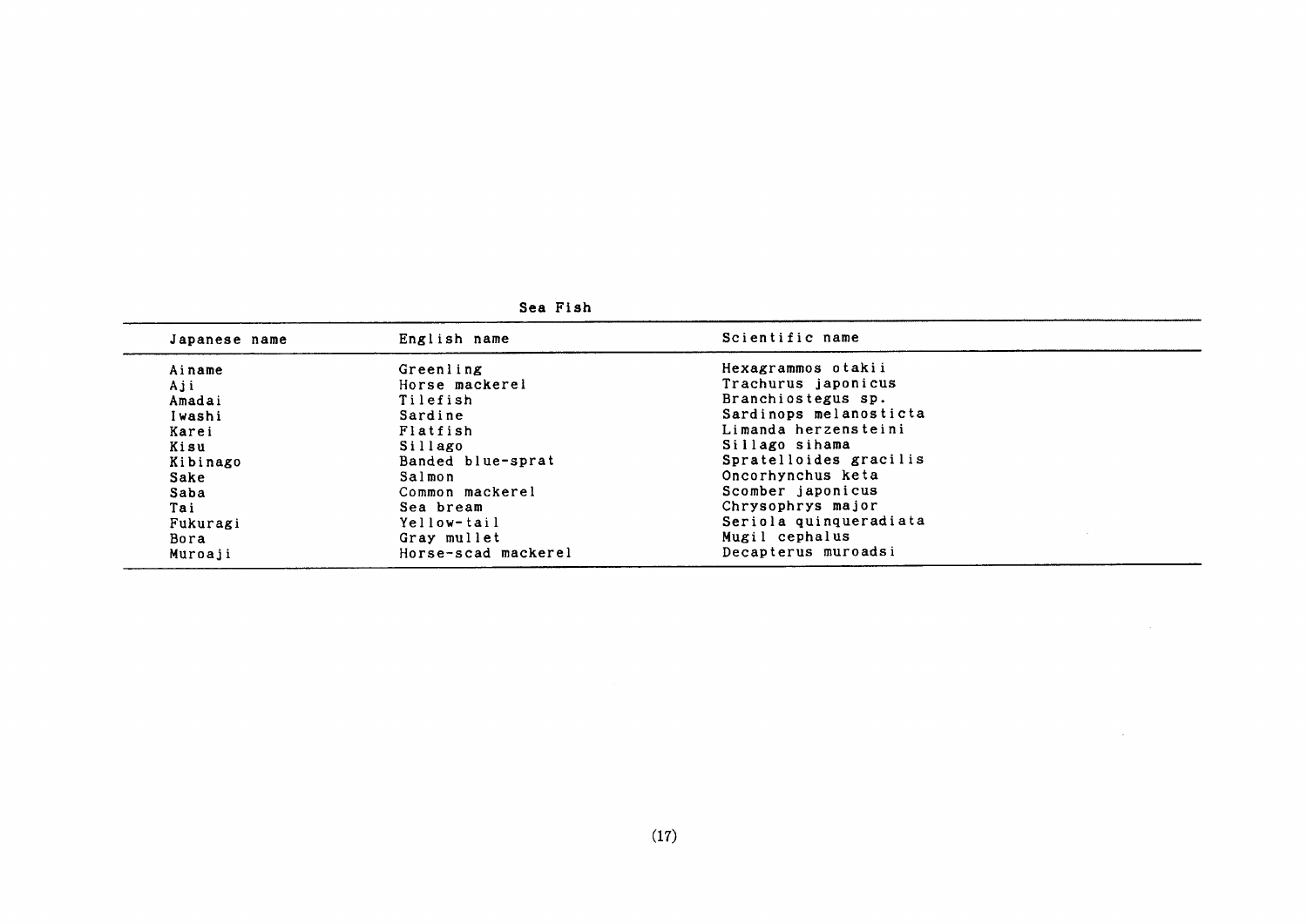#### (5) Strontium-90 and Cesium-137 in Freshwater Fish (from Jul.1989 to Dee.198g)

-continued from NO. 91 of this publication-

#### Table (5): Strontium-90 and Cesium-137 in Freshwater Fish

|                                                            | Component    |              |                      |     | $\frac{90}{5}$                       |                |                      |  | 137Cs                                |               |                     |
|------------------------------------------------------------|--------------|--------------|----------------------|-----|--------------------------------------|----------------|----------------------|--|--------------------------------------|---------------|---------------------|
| Location                                                   | Ash(x)       |              | $Ca(g/Kg)$ $K(g/Kg)$ |     | Bq/Kgwet                             |                | Bq/gCa               |  | Bq/Kgwet                             |               | Bq/gK               |
| (Cyprinus carpio)<br>July, 1989<br>Akita, AKITA            | 6.67         | 18.5         | 5.97                 | 5.5 | $\pm 0.09$                           | 0.30           | ± 0.005              |  | $0.82 \pm 0.033$                     | 0.14          | ± 0.006             |
| September, 1989<br>Fukushima, FUKUSHIMA                    | 3.58         | 9.25         | 2.81                 |     | $0.96 \pm 0.032$                     | 0.10           | ± 0.003              |  | $0.17 \pm 0.012$                     |               | $0.059 \pm 0.0043$  |
| November, 1989<br>Shobara, HIROSHIMA                       | 1.08         | 0.519        | 3.43                 |     | $0.06 \pm 0.012$                     | 0.12           | ± 0.022              |  | $0.19 \pm 0.012$                     |               | $0.056 \pm 0.0036$  |
| (Carassius auratus)<br>July, 1989<br>Barato-lake, HOKKAIDO | 4.67         | 12.3         | 3.02                 |     | $0.75 \pm 0.032$                     |                | $0.061 \pm 0.0026$   |  | $0.17 \pm 0.013$                     |               | $0.058 \pm 0.0043$  |
| December, 1989<br>Mikata-lake, FUKUI<br>Uji, KYOTO         | 1.54<br>3.98 | 2.26<br>10.1 | 3.20<br>2.64         |     | $0.21 \pm 0.021$<br>$0.68 \pm 0.031$ | 0.091<br>0.067 | ± 0.0091<br>± 0.0031 |  | $0.44 \pm 0.023$<br>$0.00 \pm 0.008$ | 0.14<br>0.000 | ± 0.007<br>± 0.0031 |

Freshvater Fish

| Japanese name | English name   | Scientific name   |  |
|---------------|----------------|-------------------|--|
| Koi           | $\cosh$        | Cyprinus carpio   |  |
| Funa          | A crucian carp | Carassius auratus |  |

 $\sim$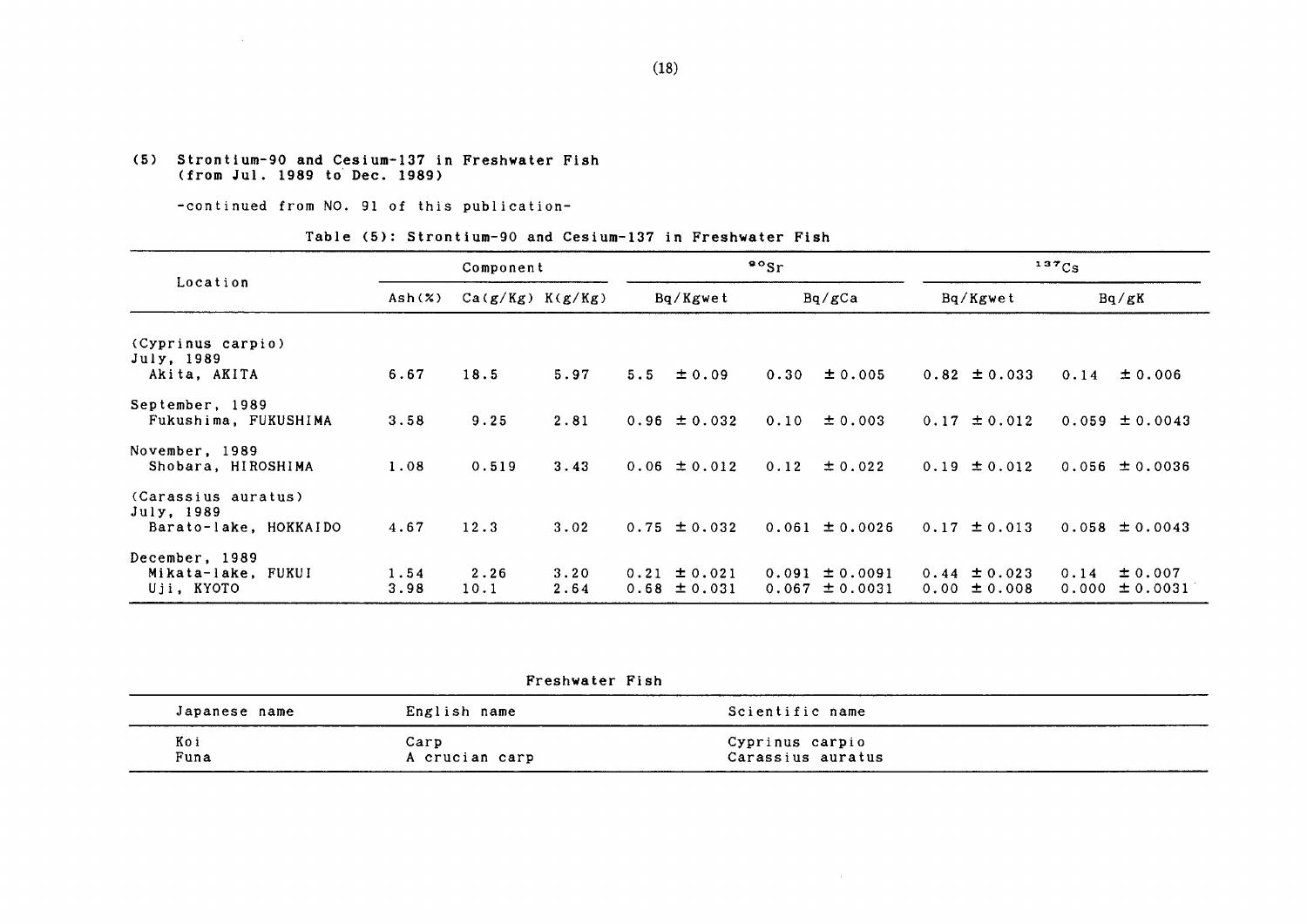(6) Strontium-90 and Cesium-137 in Shellfish (from Jun.1989 to Nov.1989)

-continued from NO. 91 of this publication-

Table (6): Strontium-90 and Cesium-137 in Shellfish

|                                                          | Component |                      |      |                   | $\frac{80}{5}$     | $137C_S$         |                    |  |
|----------------------------------------------------------|-----------|----------------------|------|-------------------|--------------------|------------------|--------------------|--|
| Location                                                 | Ash(x)    | $Ca(g/Kg)$ $K(g/Kg)$ |      | Bq/Kgwet          | Bq/gCa             | Bq/Kgwet         | Bq/gK              |  |
| (Saxidomuspurpuratus)<br>June, 1989                      |           |                      |      |                   |                    |                  |                    |  |
| Minamichita-machi, AICHI                                 | 1.53      | 0.592                | 2.61 | $0.00 \pm 0.015$  | ± 0.025<br>0.00    | $0.04 \pm 0.010$ | $0.015 \pm 0.0038$ |  |
| (Turbo cornutus)<br>August, 1989<br>Togi-machi, ISHIKAWA | 3.02      | 1.85                 | 2.50 | $0.01 \pm 0.010$  | $0.006 \pm 0.0056$ | $0.06 \pm 0.008$ | $0.023 \pm 0.0036$ |  |
| (Pecter Yessoensis)<br>November, 1989<br>Mutsu, AOMORI   | 2.12      | 0.396                | 3.21 | $0.008 \pm 0.009$ | $0.020 \pm 0.023$  | $0.06 \pm 0.009$ | $0.019 \pm 0.0029$ |  |
| (Mytilus eduls)<br>June, 1989<br>Mutsu, AOMORI           | 2.70      | 1.33                 | 2.44 | $0.00 \pm 0.007$  | $0.000 \pm 0.0056$ | $0.04 \pm 0.007$ | $0.016 \pm 0.0028$ |  |

Shellfi8h

| Japanese name | English name | Scientific name     |  |
|---------------|--------------|---------------------|--|
| Ohasari       |              | Saxidomuspurpuratus |  |
| Sazae         | Wreath shell | Turbo cornutus      |  |
| Hotategai     | Scallop      | Pecter Yessoensis   |  |
| Murasakiigai  | Mussuel      | Mytilus eduls       |  |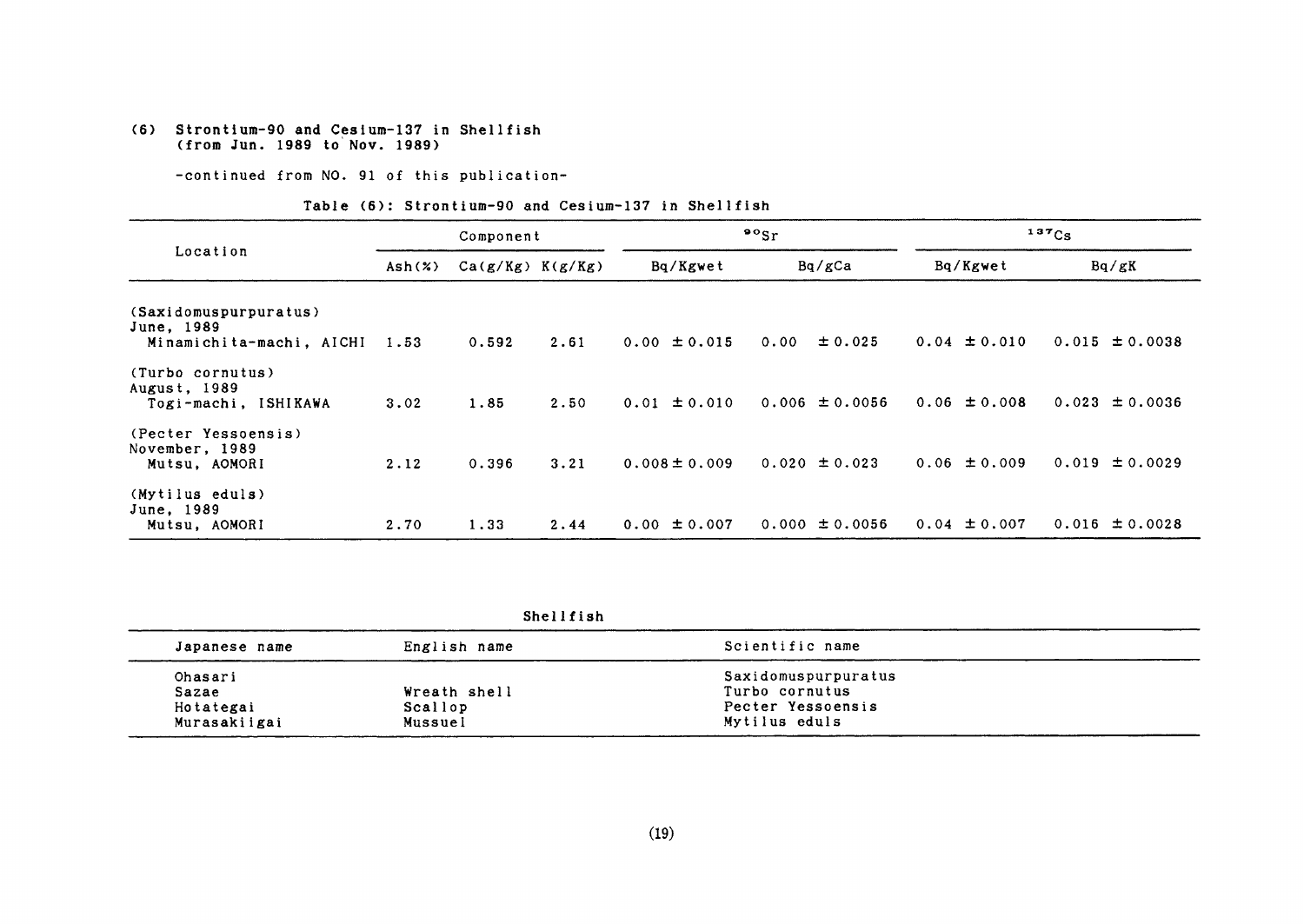#### (7) Strontium-90 and Ceslum-137in Seaveeds (May1989)

-continued from NO. 91 of this publication-

#### Table (7): Strontium-90 and Cesium-137 in Seaweeds

|                                                                              | Component    |                      |              |                                      | $\cdot$ $\cdot$ $\cdot$                 | $137C_S$                             |                                          |
|------------------------------------------------------------------------------|--------------|----------------------|--------------|--------------------------------------|-----------------------------------------|--------------------------------------|------------------------------------------|
| Location                                                                     | Ash $(%)$    | $Ca(g/Kg)$ $K(g/Kg)$ |              | Bq/Kgwet                             | Bq/gCa                                  | Bq/Kgwet                             | Ba/gK                                    |
| (Undaria pinnatifida)<br>May, 1989<br>Fukaura-machi, AOMORI<br>Mutsu, AOMORI | 1.40<br>2.08 | 0.772<br>0.865       | 2.66<br>3.22 | $0.03 \pm 0.009$<br>$0.02 \pm 0.007$ | $0.033 \pm 0.012$<br>$0.018 \pm 0.0083$ | $0.03 \pm 0.006$<br>$0.02 \pm 0.006$ | $0.009 \pm 0.0022$<br>$0.006 \pm 0.0017$ |

|                           | Seaweeds       |                     |
|---------------------------|----------------|---------------------|
| Japanese name<br>________ | English name   | Scientific name     |
| Wakame                    | Wakame seaweed | Undaria pinnatifida |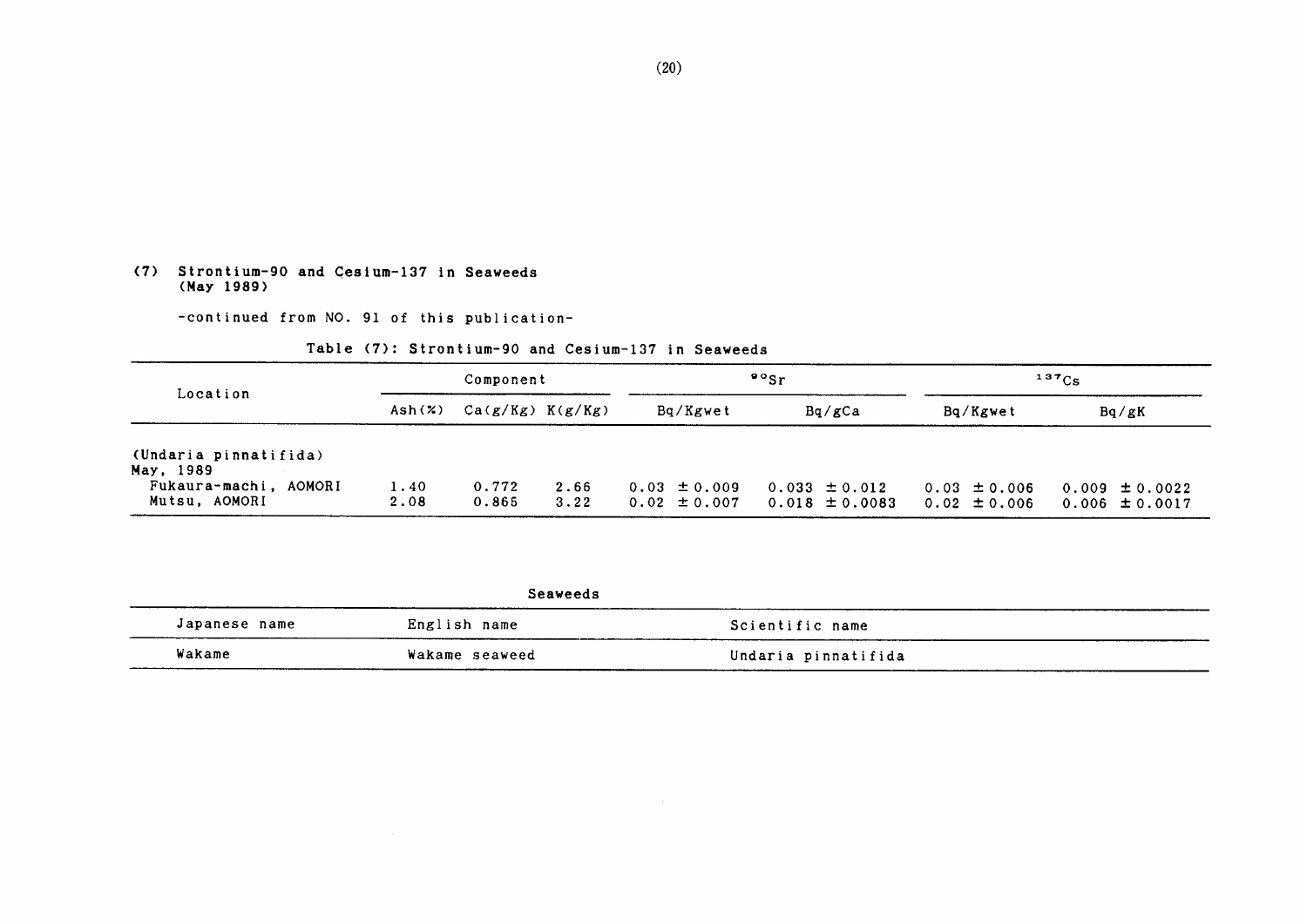



 $Fig. 1$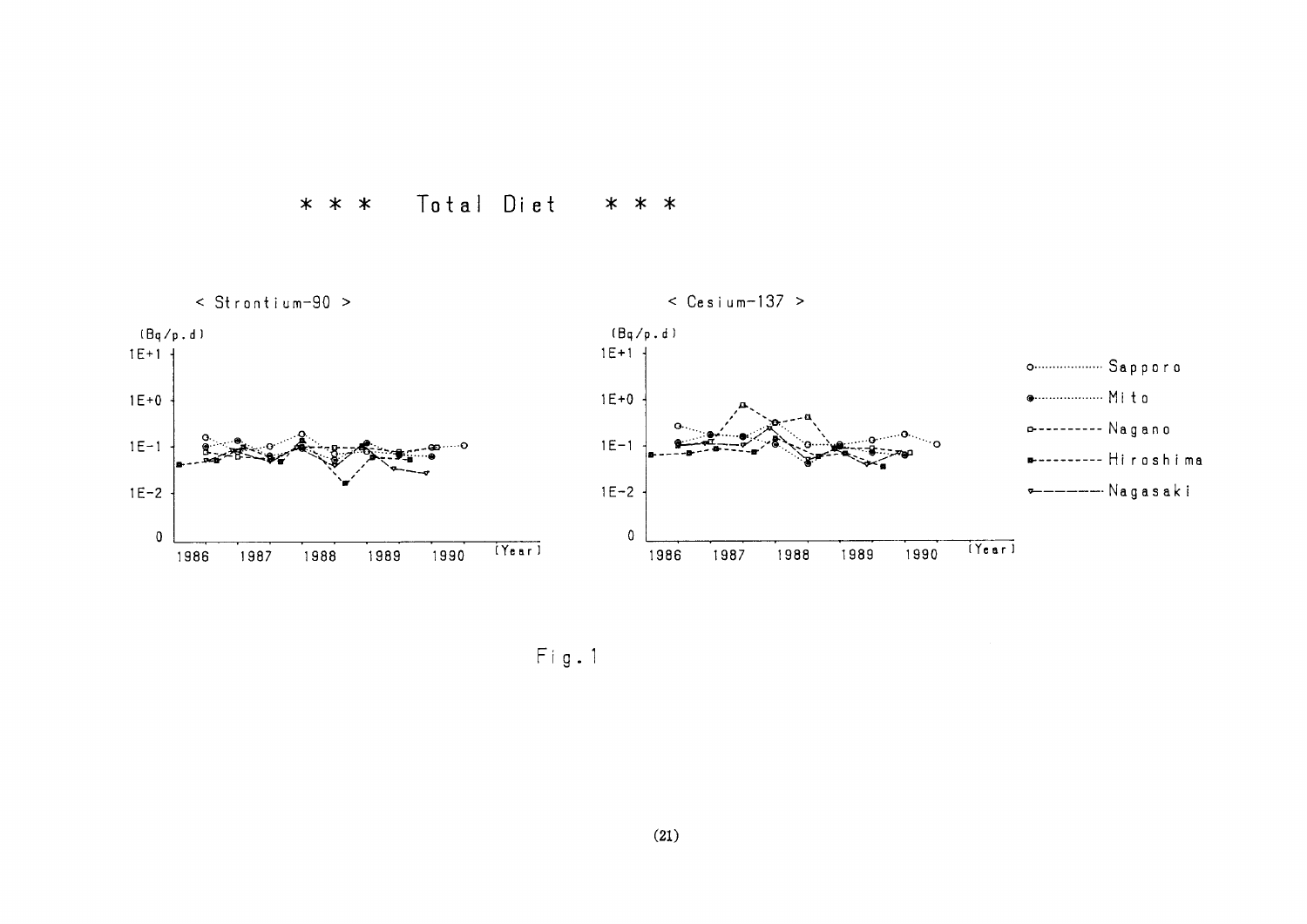Milk (producing districts for domestic program) \* \* \* \* \* \*



 $Fig. 2-1$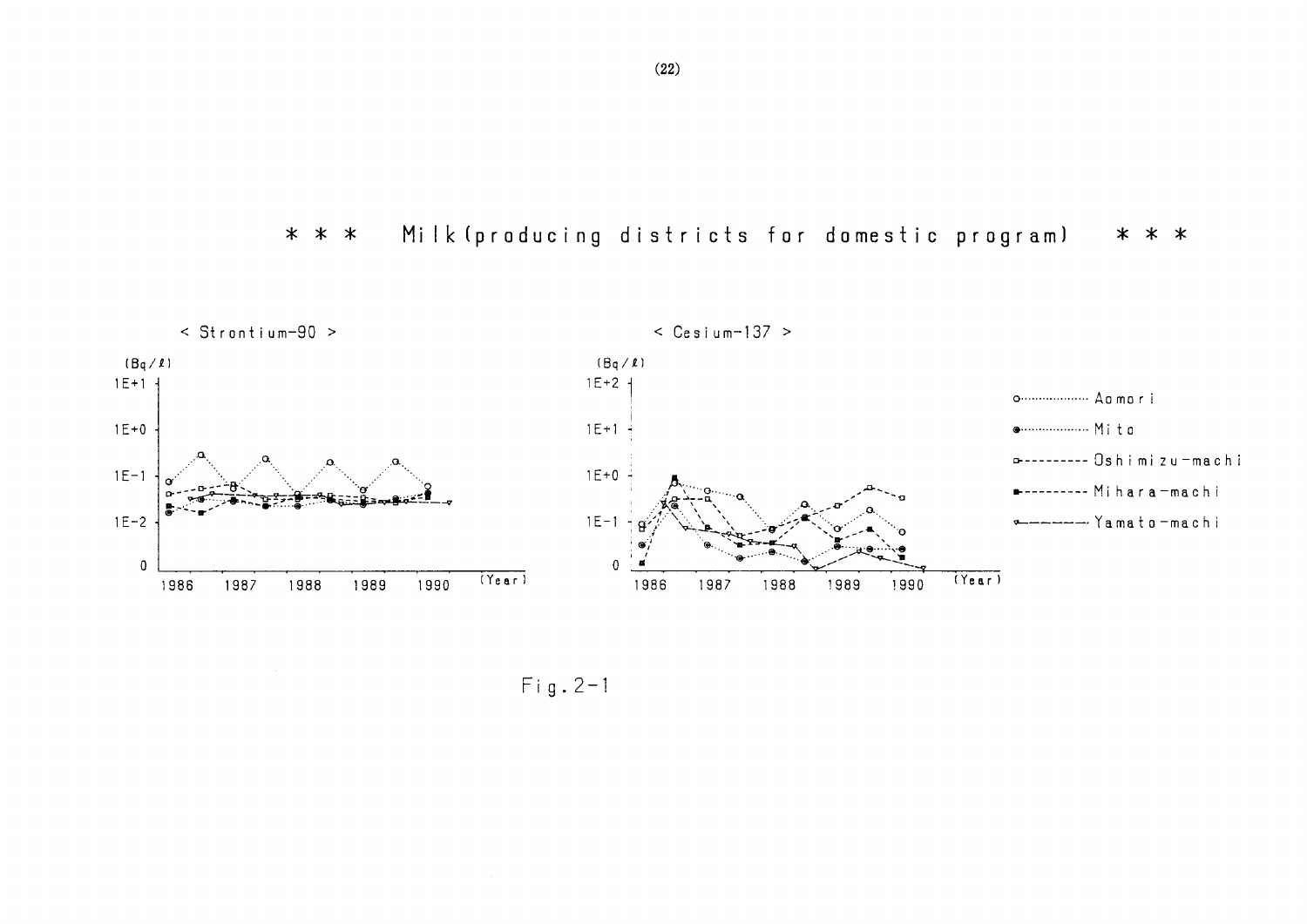



 $\sim$ 

 $Fig. 2-2$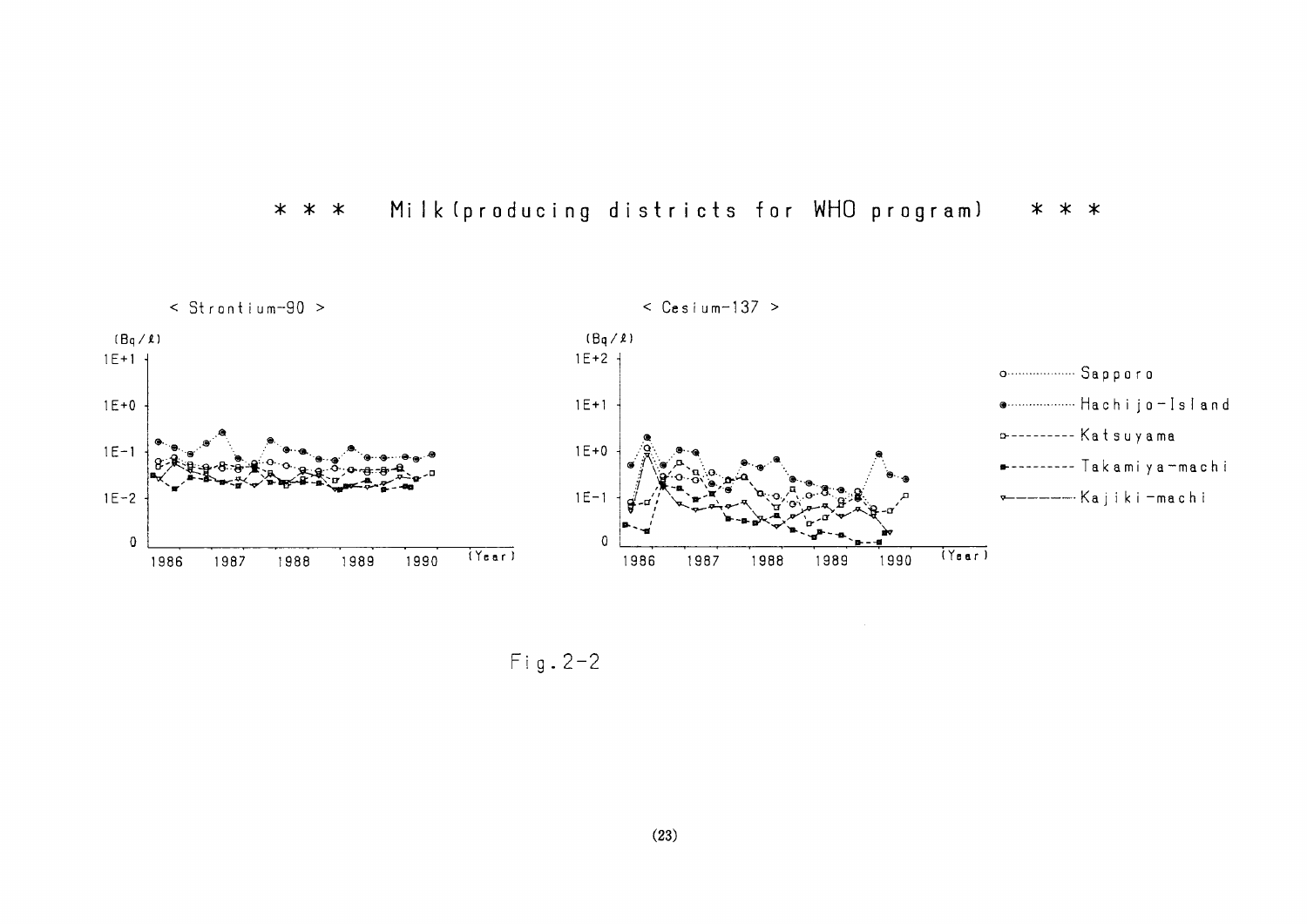Milk (consuming districts) \* \* \* \* \* \*



 $Fig. 2-3$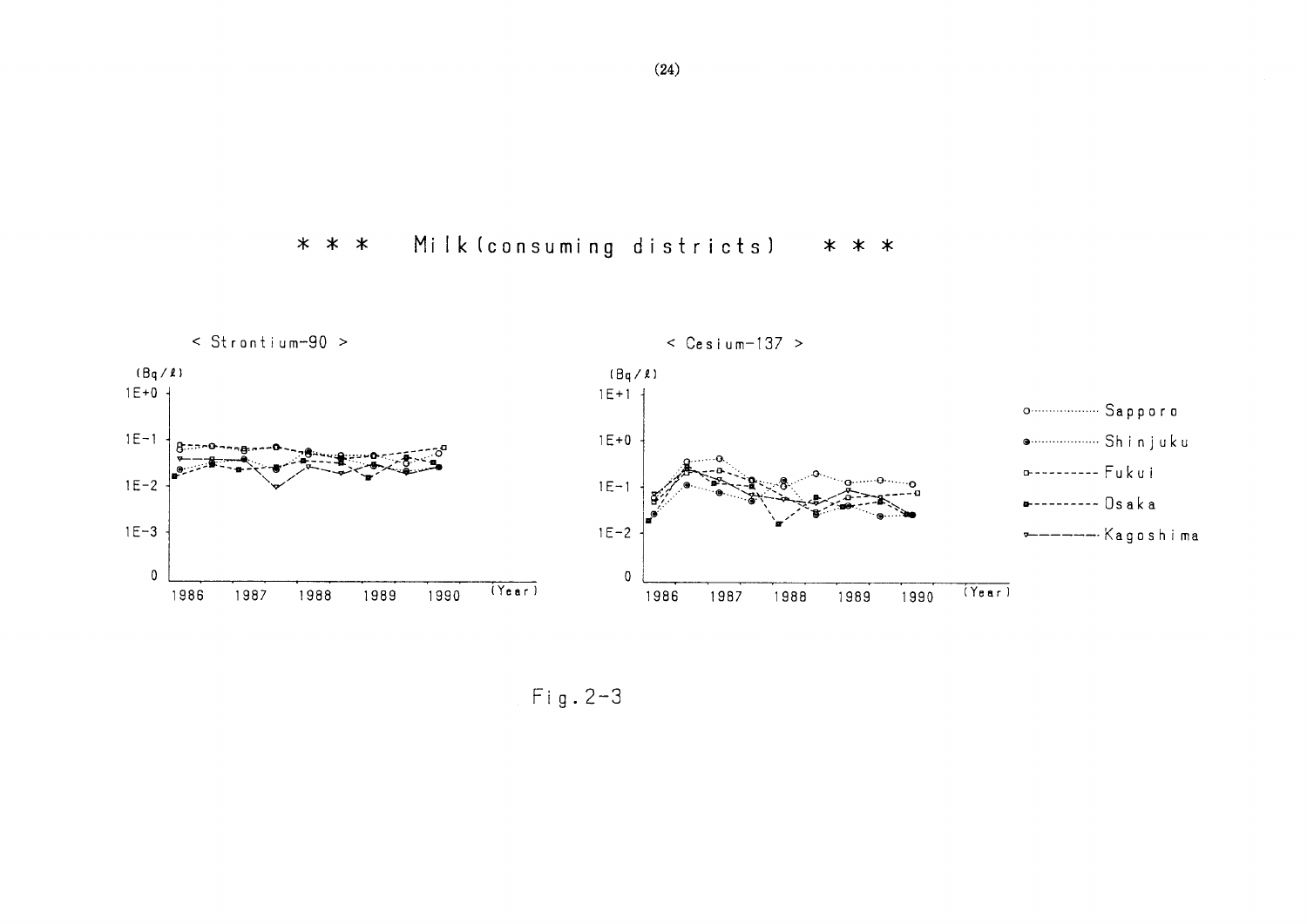

\* \* \* Vegetables(producing dist.ricts】 \* \* \*

〔Spinach〕

Fig.3-1

 $\sim$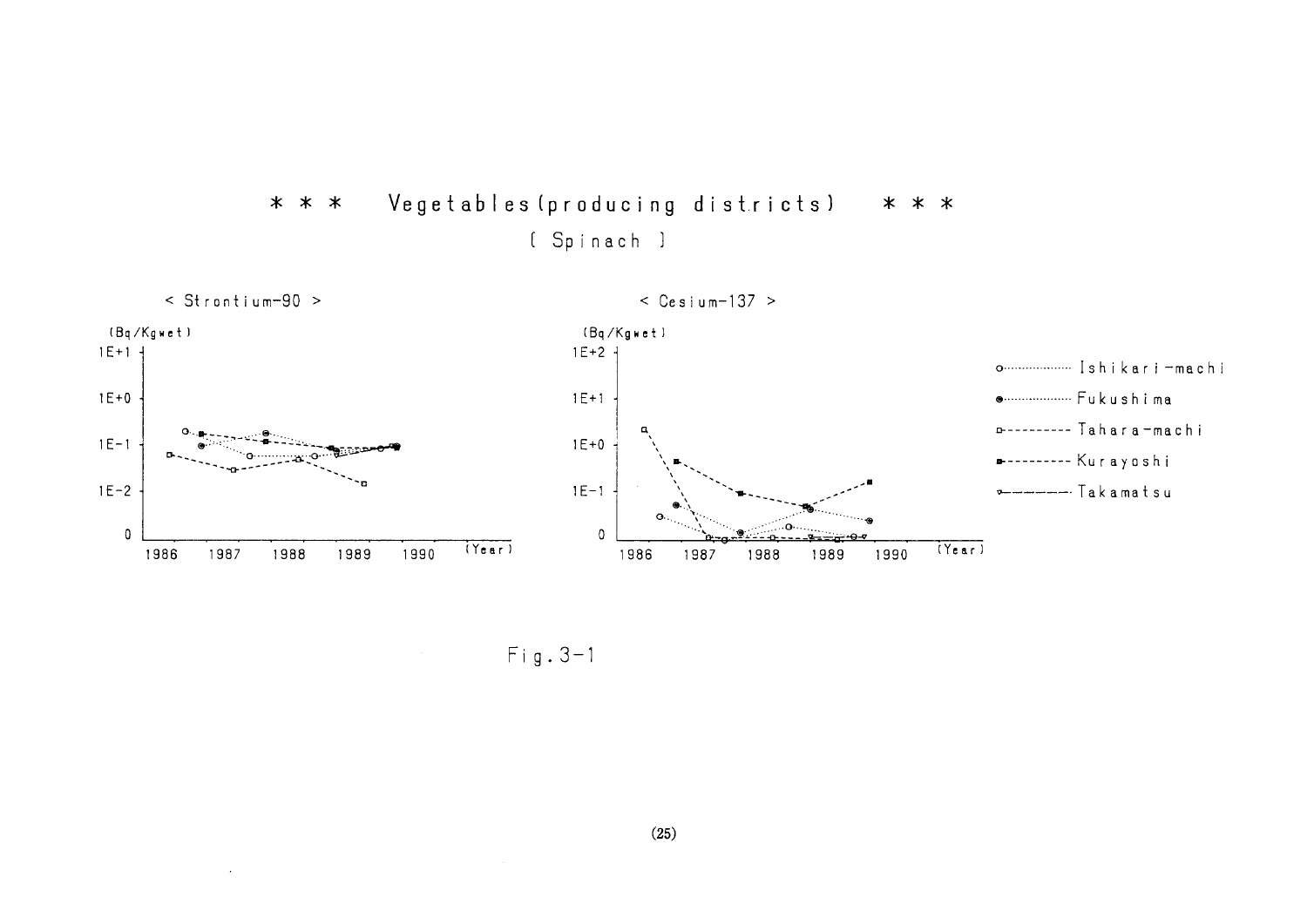



 $Fig. 3-2$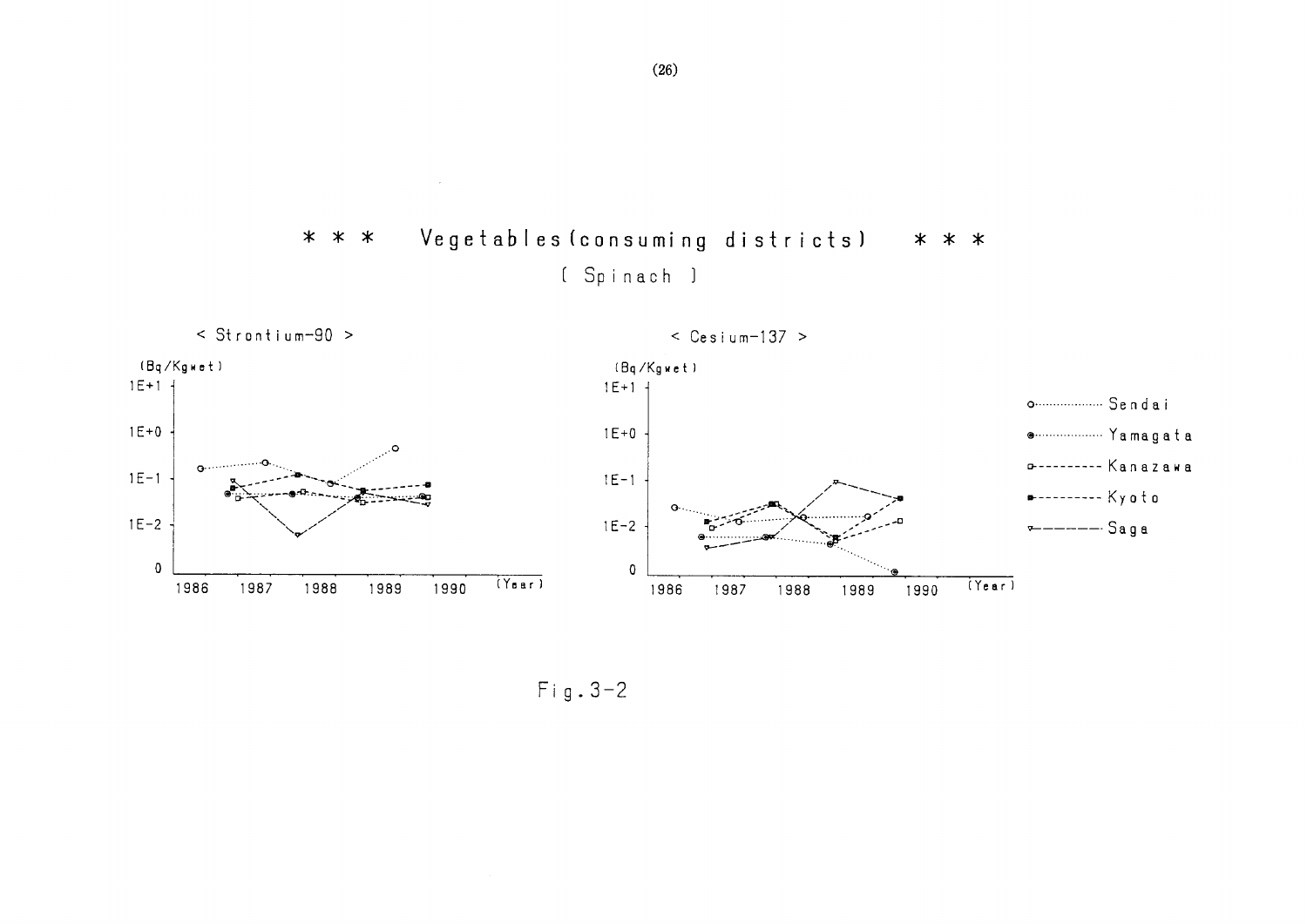

〔Scomber japonicus〕



Fig.4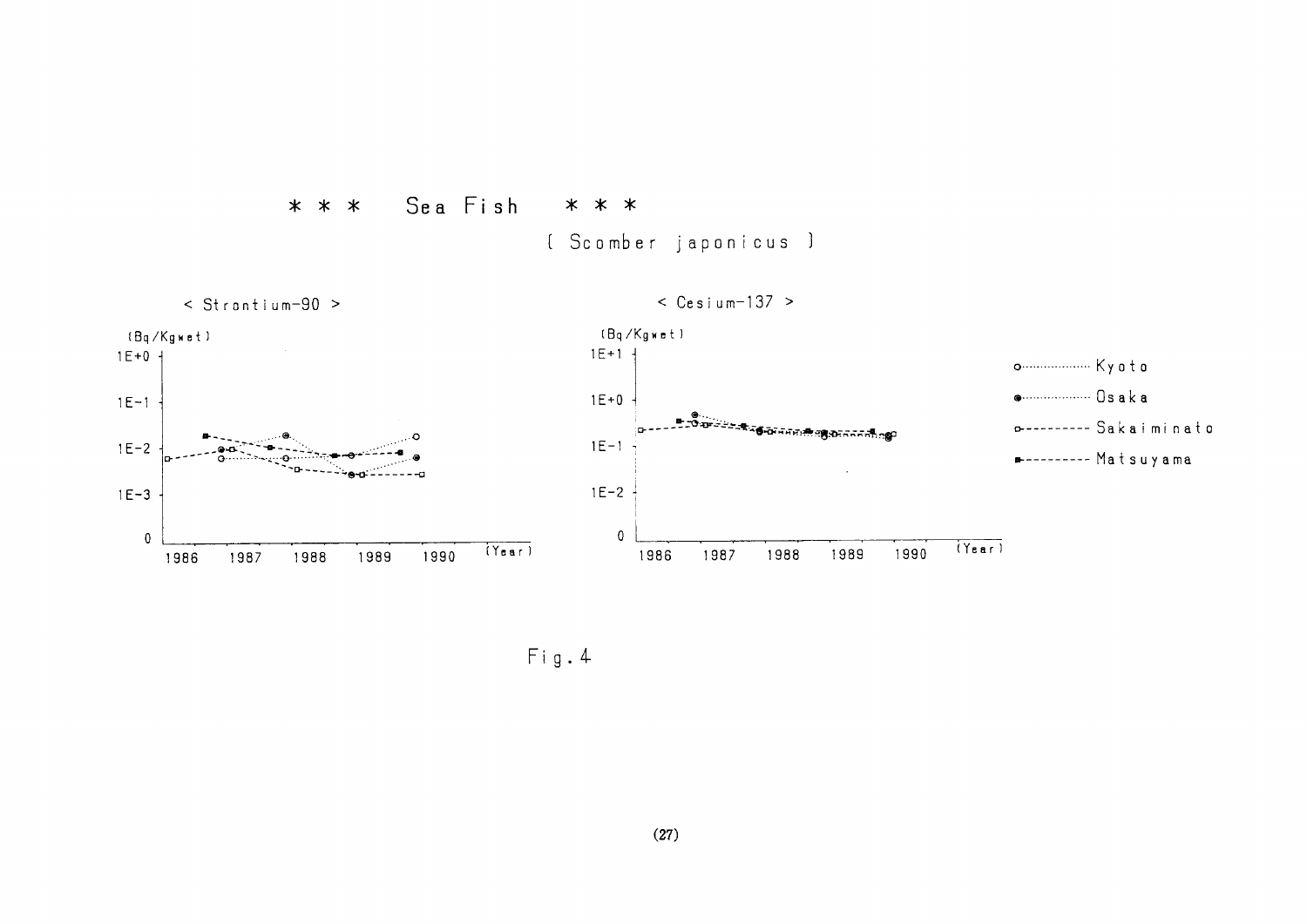#### Shellfish \* \* \* \* \* \* [ Turbo cornutus ]



Fig.5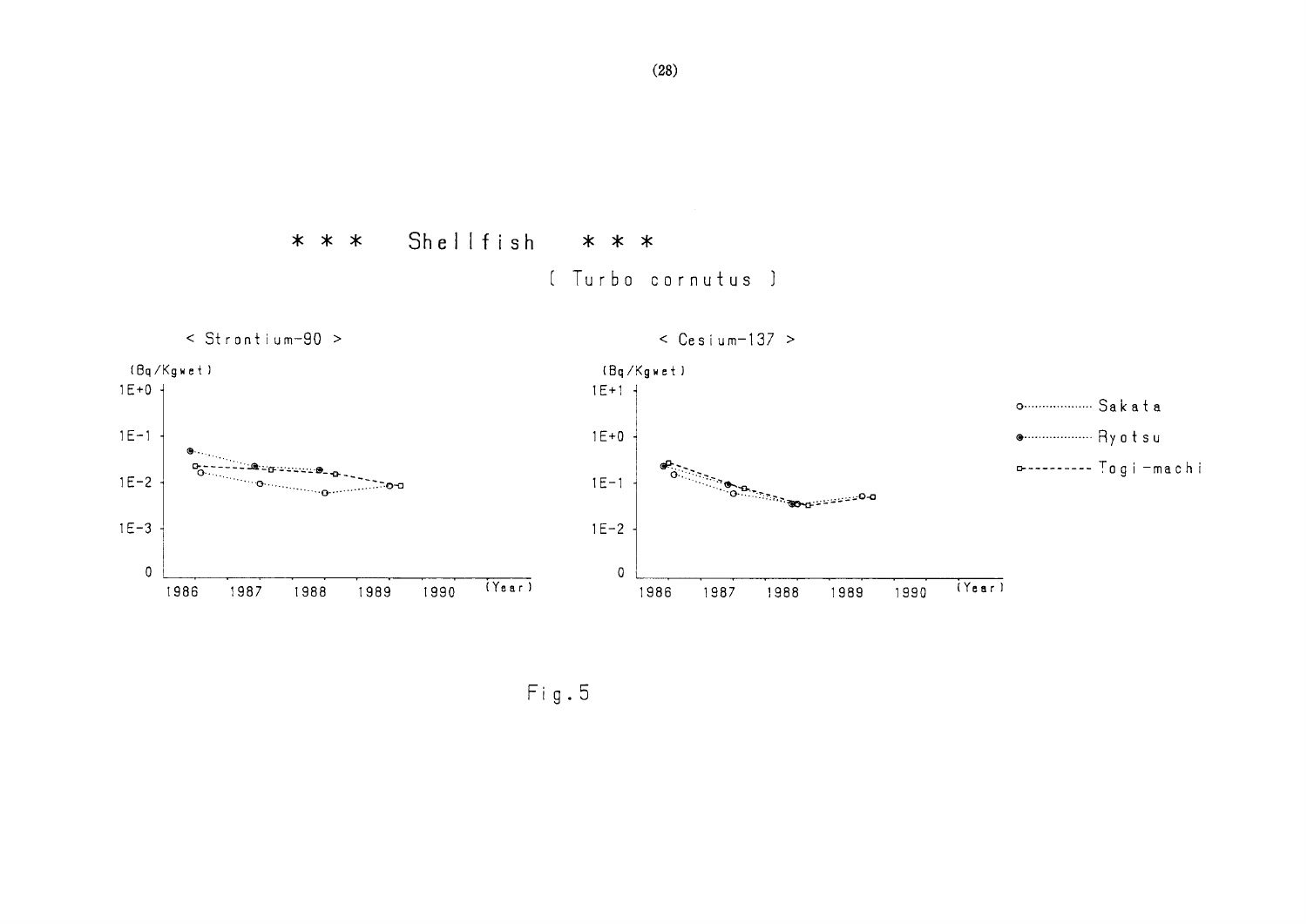

[ Undaria pinnatifida ]



 $Fig. 6$ 

 $\sim 10^7$ 

 $\sim 10^{-1}$